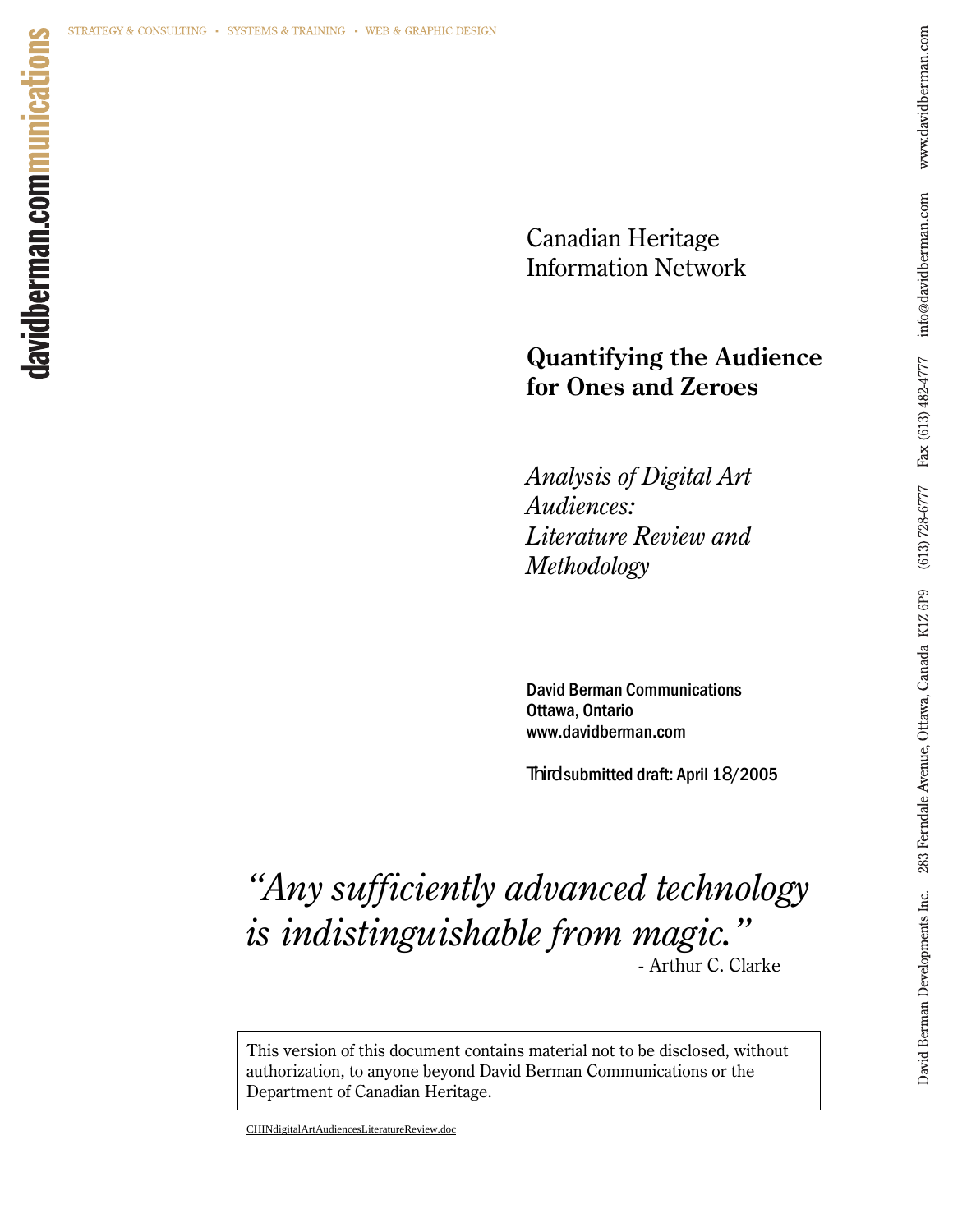# **Contents**

### **PAGE**

| 3                | Introduction and Abstract                          |
|------------------|----------------------------------------------------|
| $\boldsymbol{4}$ | Definition of Digital Art and Project Scope        |
| 6                | Literature Review Methodology                      |
| 7                | Sources of Error                                   |
| 8                | <b>Literature Review Findings</b>                  |
| 9                | Recommended Methodology for Audience Definition    |
| 16               | Appendix A: Literature Review Sources              |
| 16               | Print and Web Articles and Publications            |
| 25               | <b>Other Internet Resources</b>                    |
| 30               | Appendix B: Research and Keyword Search Parameters |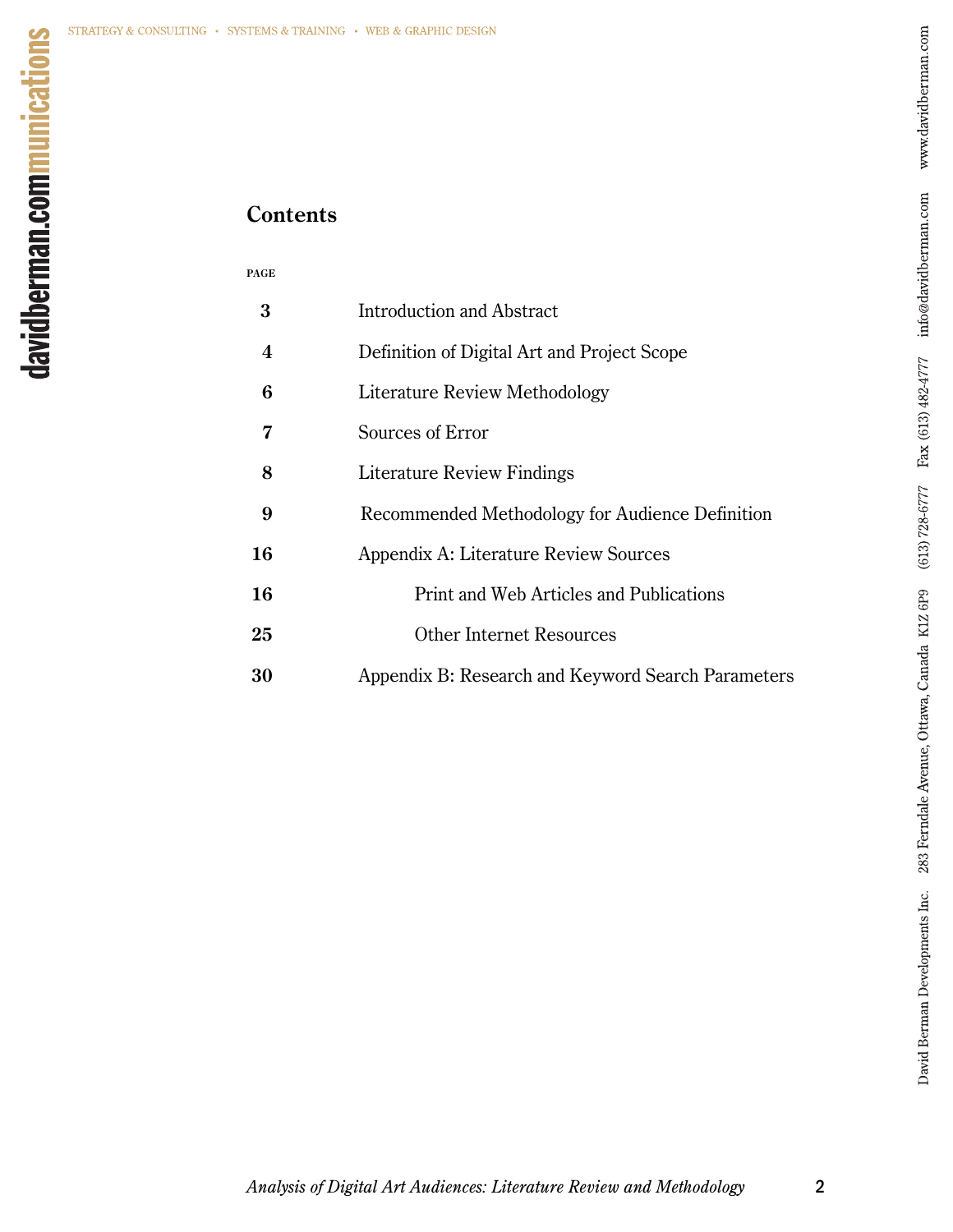### **INTRODUCTION AND ABSTRACT**

This study is part of the federal government's Canadian Heritage Information Network (CHIN) initiative to identify the audience for digital art. In July of 2003, CHIN launched a project to explore the challenges museums are currently facing regarding the collection, preservation, research, and exhibition of digital art, and how digital art might become part of the next generation of the Virtual Museum of Canada. So far, this undertaking has demonstrated the need for more market research on the demand for digital art, as we have not found an adequate analysis of the digital art audience. Such an analysis would identify who the audience for digital art is (and thus the non-audience), as a precursor to identifying the factors that attract them to or detract them from this art form.

*Étude préliminaire sur l'analyse des audiences en arts médiatiques* was prepared for CHIN in March 2004 by René St-Pierre of the Université de Montréal and resulted in this current report. St-Pierre made several recommendations based on his preliminary research of digital art and its audience, including conducting an advanced literature review of digital art and developing a methodology for audience analysis. This report follows these recommendations.

To be clear, our starting point is this null hypothesis:

**"There exists literature about digital art that includes conclusive audience research from which the demographics of the audience for digital art (in Canada or elsewhere) can be inferred."** 

Our literature review findings refute this hypothesis. It is has also been helpful in developing a viable methodology, timeline, and budget for conducting such research. The resulting proposed method for research on the awareness of, interest in, and characteristics of the audience for digital art in Canada, can be found in the section, *Recommended Methodology for Audience Definition.*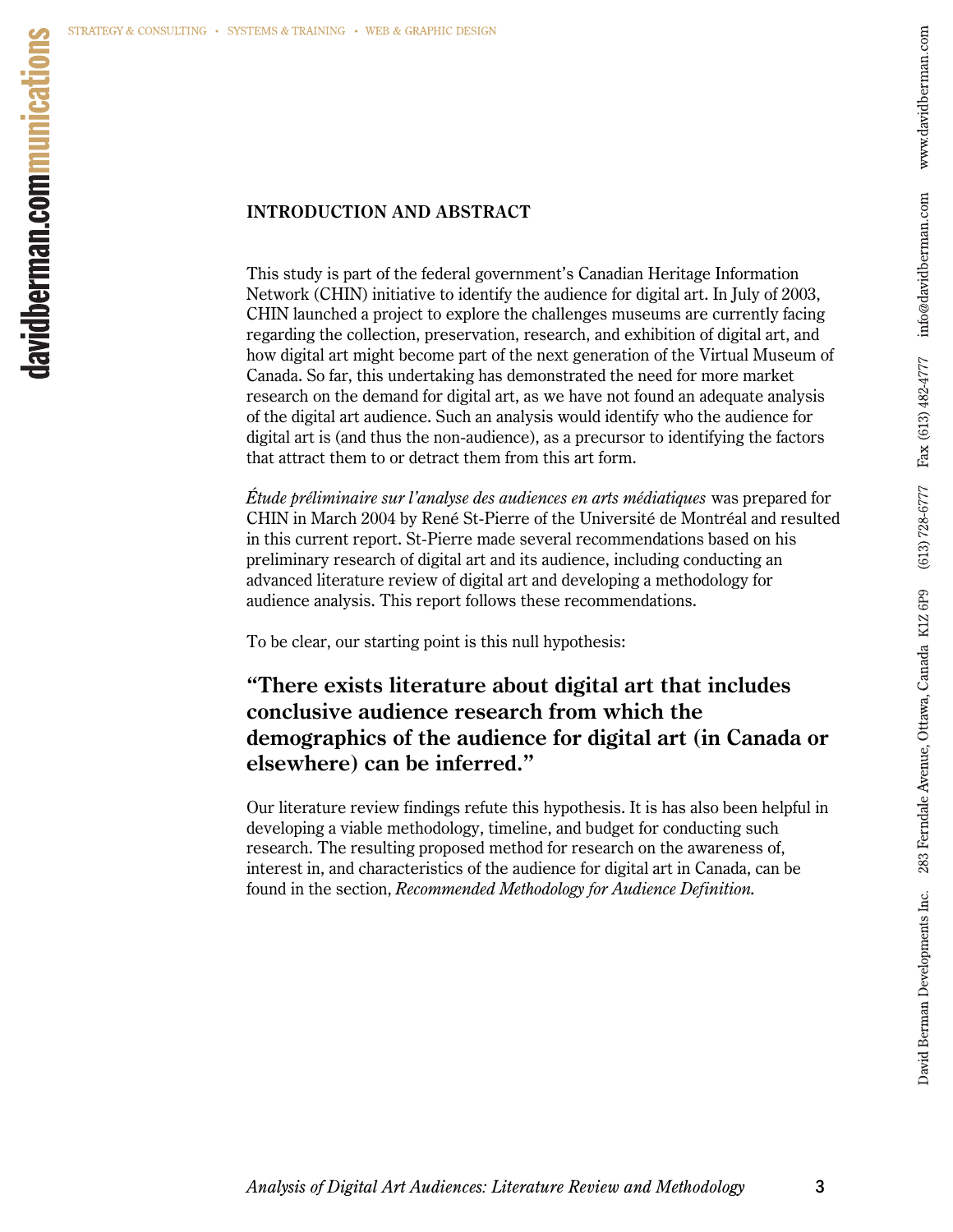For the purpose of this project, we define digital art as art that uses or contains digital components or processing.

This definition thus includes works of art that use any one or combination of these media tools:

- digital photography software
- digital painting and drawing software
- video, audio, text, and/or interactivity software
- programming tools

### **Definition: Audience for Digital Art**

We will adopt the working assumption that the audience for digital art encompasses all viewers of digital art, as defined above, and that the most active segment of that audience is the subset that actively seeks out digital art experiences.

### **Considerations**

Our review of the literature has shown that defining "digital art" is controversial. Many people feel "digital art" encompasses all electronic media and design. Logically, this would include, for example, creative computer projects, video games, print material, software interfaces, television commercials, every Web site, and Hollywood special effects. To adopt such a broad definition would result in a definition of the audience for digital art that included all consumers of mass media, and so would enlarge our research scope to an inappropriate degree.

### *Fine Art and Applied Art*

Taking into account CHIN's larger overall project goals, we have made the distinction between the digital *fine* art audience (for digital art showcased in a virtual or real exhibition space) and the digital *applied* art audience (where the art serves to promote or illustrate something, such as a product, service, brand, individual, or event). Our research is focused on digital *fine* art.

www.davidberman.com

(613) 728-6777 Fax (613) 482-4777 info@davidberman.com

David Berman Developments Inc. 283 Ferndale Avenue, Ottawa, Canada K1Z 6P9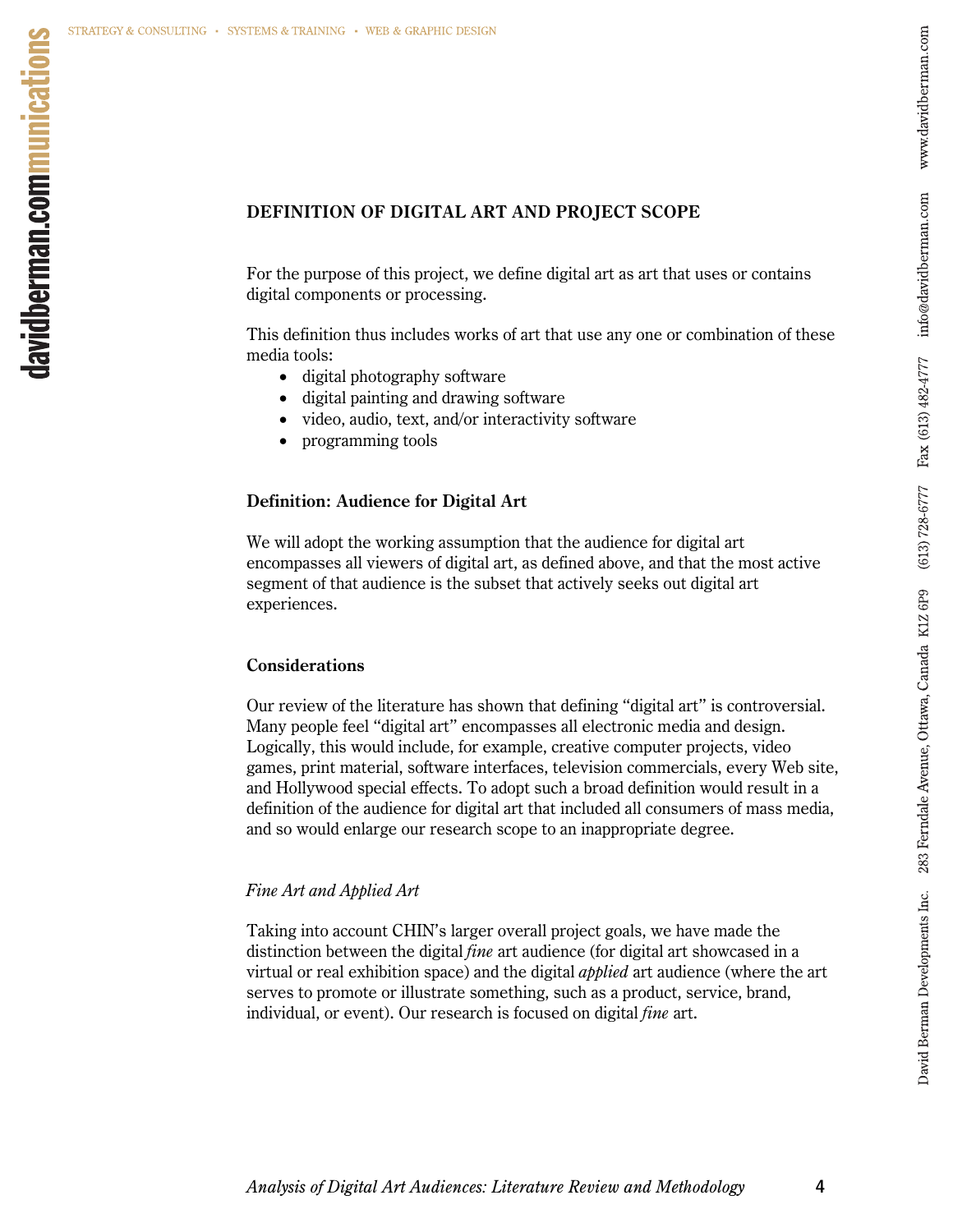### *Art Includes The Experience of its Audience*

In conducting this research, we could choose to take a conceptual approach, in which the audience for digital art would be considered as a necessary component of the medium. As with traditionally defined conceptual art, the viewer's experience completes the work, and in the digital art case, this experience can often determine the whole nature of the art. Thus, defining the audience would then include attempting to catalogue each audience experience as well. While we could defend this approach (especially considering the often interactive nature of the genre), we have chosen to treat the audience as separate from the work, again weighing CHIN's larger project goals.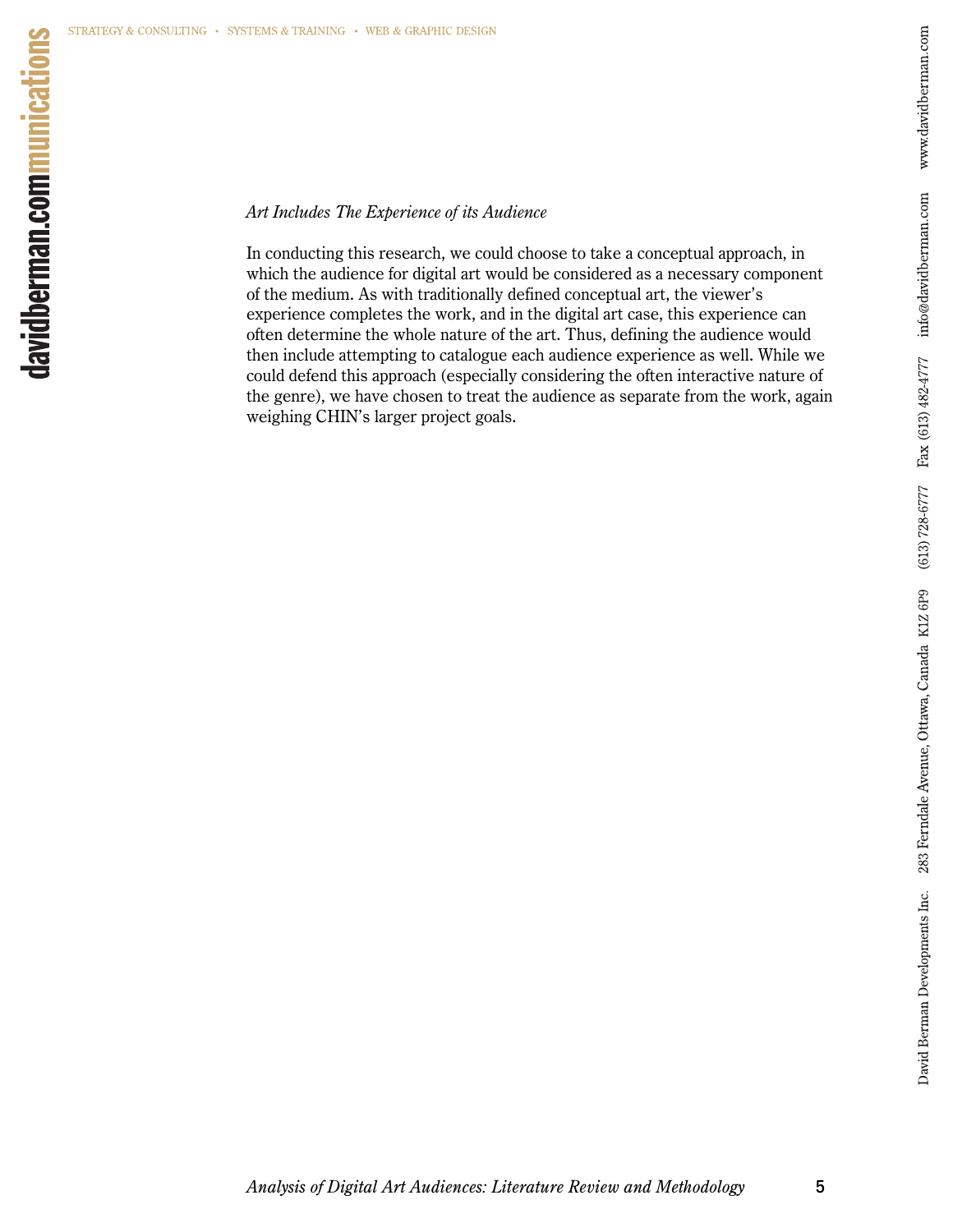### **LITERATURE REVIEW METHODOLOGY**

The literature review involved researching, identifying, and reviewing digital art materials from around the world, in both of Canada's official languages.

The reviewing was conducted between January 2, 2005 and February 2, 2005.

The 23 reviewed print and Web articles are published in periodicals and books or posted on the Web as PDF files or Web pages. The 37 other Web resources researched included Canadian and international Web sites: online galleries, art communities, and journals. The print articles and other resources (see *Appendix A: Literature Review Sources)* were found in a variety of locations including layers of hypertext links from Web-sites; university and college library catalogues; and online literature collections. Research also included accessing expert advice; telephone interviews; anecdotal accounts; and peer review of early drafts. A detailed list of keyword search parameters and reasons for the chosen participants is included in *Appendix B: Research and Keyword Search Parameters*.

In addition to the initial research conducted, these Canadian and international expert peers (subject matter experts and social statistic experts) reviewed this document in draft form:

- Michel Blondeau, new media director, ecentricarts inc., Toronto, ON
- Carole Charette, visual artist/designer, Trio, Québec, PQ
- Stephanie Langford, professor, University of Ottawa, Ottawa, ON
- Veronica Feihl, communications strategist, NetPotential, Toronto, ON
- Ian Lazarus, visual artist, Toronto, ON
- Marius Watz, processing artist, Unlekker, Berlin, Germany
- UCSD Economics Department, San Diego, CA

The reviewers' comments remain confidential. They did not review the final draft of the report, and they do not necessarily endorse the recommendations or conclusions provided within the report.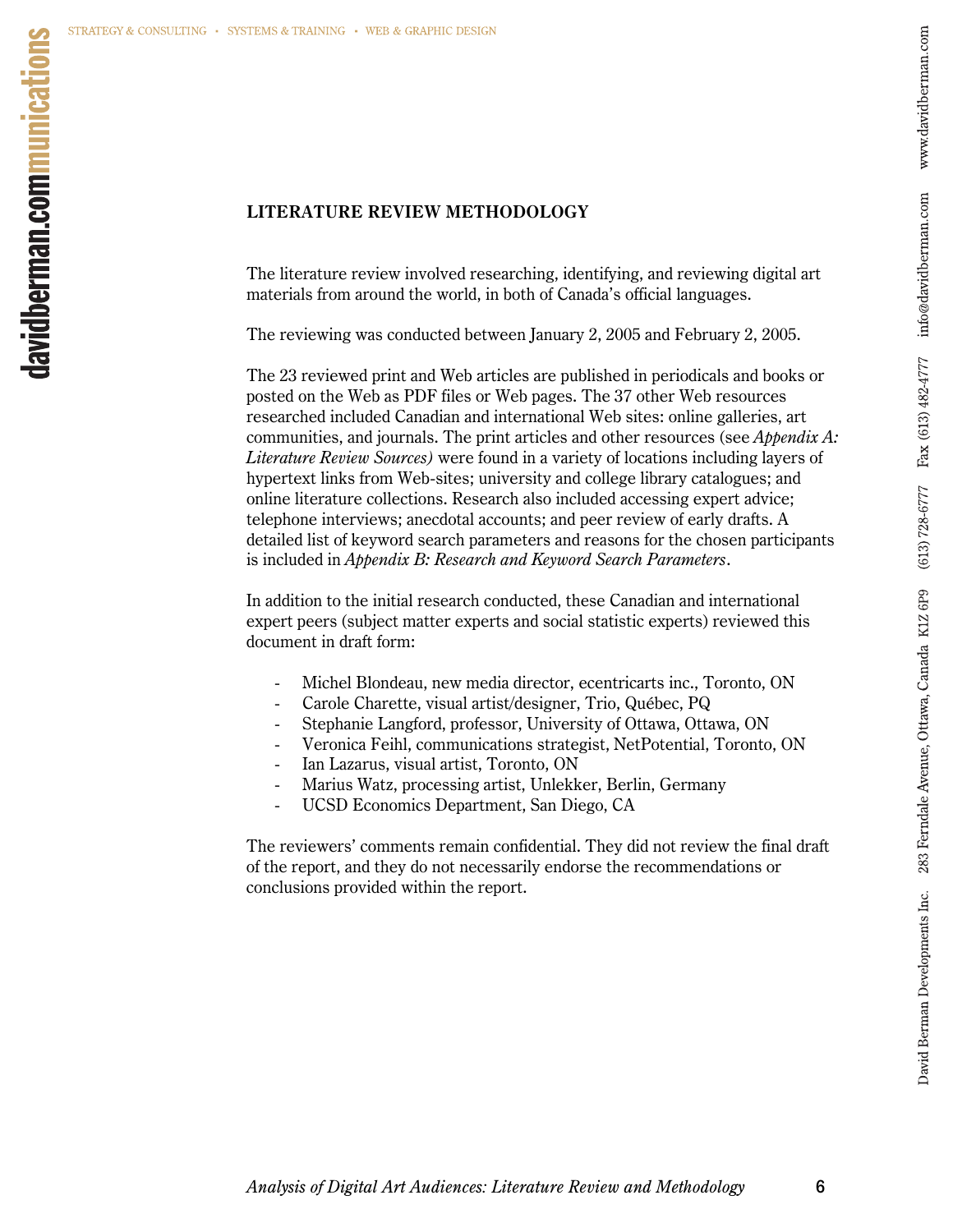### **SOURCES OF ERROR**

Very little has been written specifically about digital art in Canada. The search for digital art literature included many non-Canadian sources, as research performed elsewhere could enable us to make valuable inferences about the audience within Canada. However, since our review was limited to English and French languages, we cannot claim to have completed an international review. This limitation may be mitigated by the reality that English has become the *lingua franca* of the majority of the Web and the information technology world.

Technological change continues at an ever-accelerating rate, making it especially difficult to make lasting claims about an art form that is shaped by (and is helping shape) that very change. Furthermore, the often ephemeral and non-persistent nature of digital artwork and the nature of the supporting virtual space increase the likelihood that the truth of any conclusions made about digital art may not persist. This is, however, a new and exciting art and technological development that is becoming a huge consideration to both the artistic and academic worlds. We can participate in and benefit from the current growing discussion of digital art.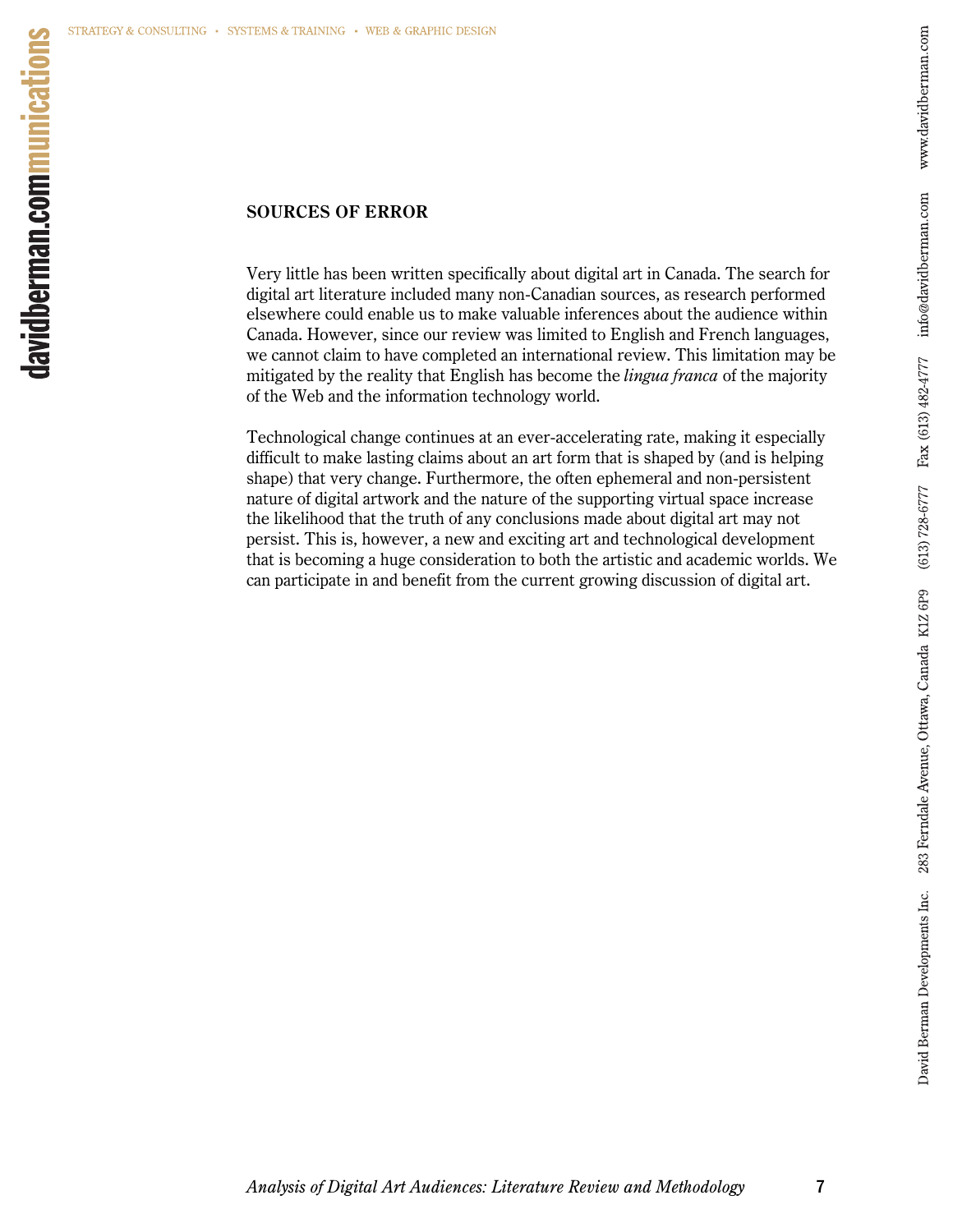### **LITERATURE REVIEW FINDINGS**

Our findings support the argument made by St. Pierre (2004); that a statisticallydefensible demographic description for the audiences for digital art does not exist in a practical manner.

Typically in a literature review, one would provide a summary of what was said in the sources regarding the prevailing thinking or schools of thought on the issue at hand, including any conflicts of opinions. The reason we have not done so in this literature review is that no discussion on the nature of the digital art audience specifically was found in our readings.

A review of the online and print literature from Canada and international sources, has demonstrated that while the digital art form is described, profiles of its target audience and non-audience are not currently described within the literature. While studies do exist of individual exhibitions, none of these can be extrapolated significantly to accurately describe the larger digital art audience population.

We recommend that CHIN conduct formal audience research in order to establish a description of the audience for digital art.

To do so, the next step is to develop an effective, practical, and rigorous methodology to produce such a description. We have incorporated our recommendations into this report regarding a methodology for audience analysis, including budget and timeline. Once this methodology has been implemented, and the findings analyzed, CHIN will be able to better understand

- *what* attracts the existing audience to digital art, and
- *why* the non-audience is not attracted to this art form.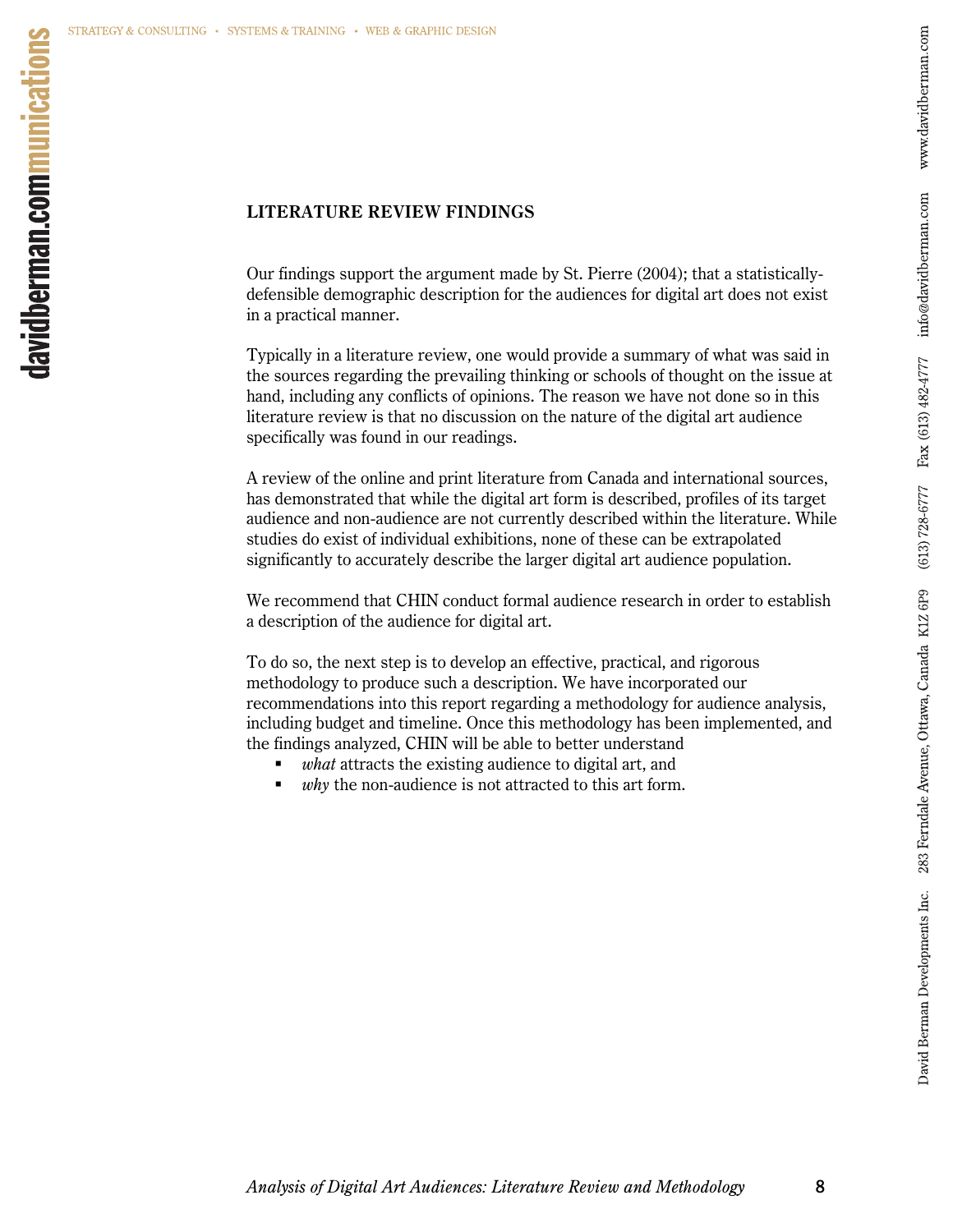$(613) 728-6777$  Fax  $(613) 482-4777$  info@davidberman.com

David Berman Developments Inc. 283 Ferndale Avenue, Ottawa, Canada K1Z 6P9

www.davidberman.com

# **Recommended Methodology for Audience Definition**

We are interested in developing a demographic description of the audience for digital art in Canada, as well as finding information regarding the levels of awareness and interest in digital art. While we are confident that no existing statistics regarding the audience for digital art exists, the growing academic discussion and curriculum inclusion of digital art (as well as the existence of numerous online and physical digital art exhibitions and community activities in Canada and other countries), suggest that there is an audience of undetermined size for digital art.

As per our previously stated recommendations, we have explored a variety of potential methodologies for conducting conclusive audience research that would result in a demographic description of the audience for digital art in Canada.

Due to the lack of previous digital art audience analysis, we must begin by establishing baselines by which future audience studies can be measured against. Once we have analysed the digital art audience demographic and their characteristics within the overall population, as described in the methods below, we will have statistically relevant data to correct against. This will allow for future research to be specifically conducted within, for example, the artistic community, as we will then have the tools to skew those findings in accordance with our results, making any future studies statistically sound.

There are four major technique channels of data collection for conducting such audience research: telephone, mail, face-to-face, and Internet. We considered each in turn, taking into account the information we've learned about the digital art environment.

### **Postal**

A typical postal approach would involve sending out a survey by mail to a representative sample of Canadians, requesting that they complete and return the survey, potentially with an incentive for doing so. We eliminated this option because of its relative costliness (\$100K or more, due to the high cost of dissemination and data entry), low data quality (due to the lack of possibilities regarding the validation of the results, and uncertainty as to the real identity of the respondent), and the slow speed (the period from drop date to return alone would typically take six weeks).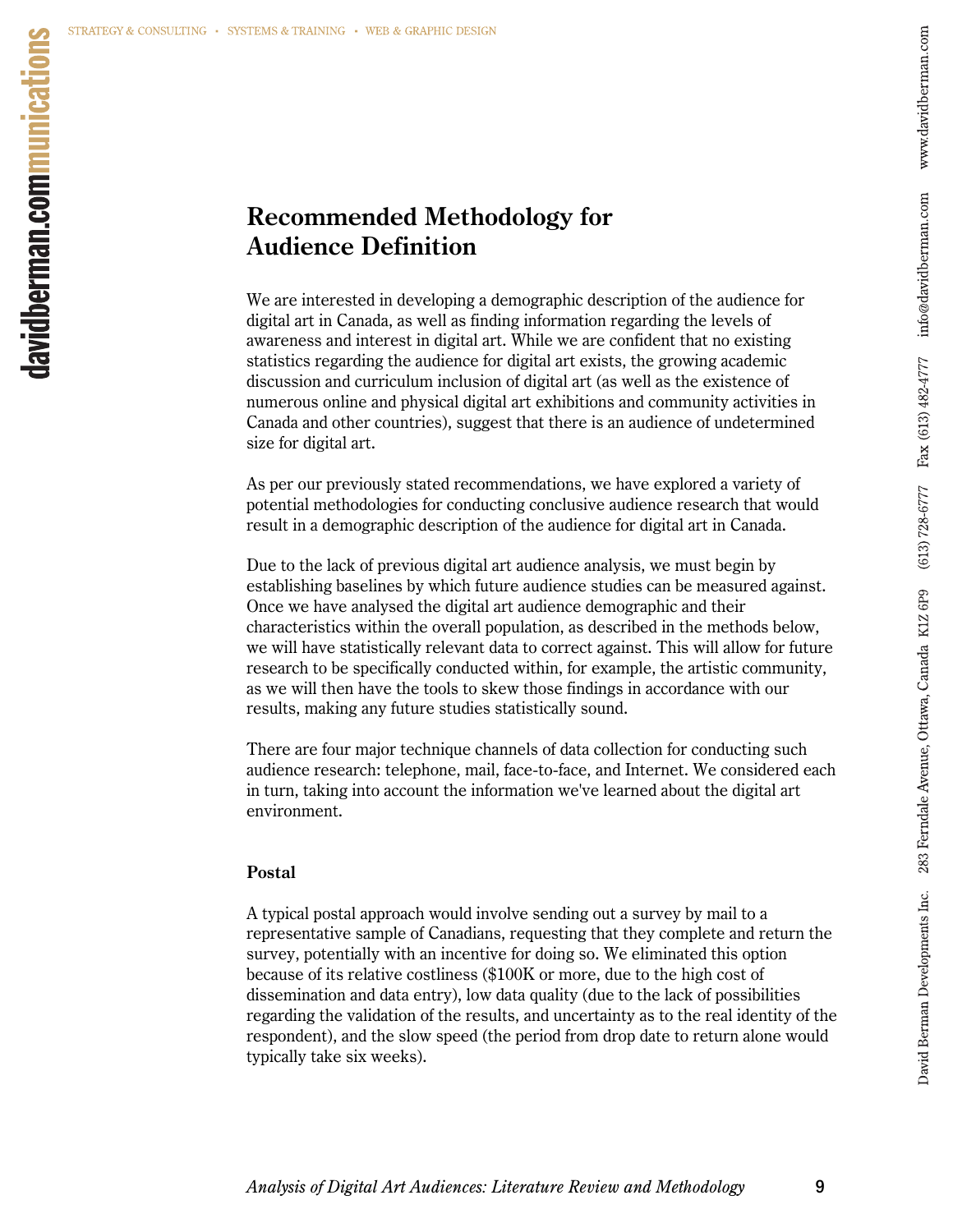### **Face-to-Face**

There are two face-to-face methods that may work: intercepts and focus groups.

*Intercepts:* Intercepts involve hiring interviewers, typically working in pairs, to interrupt people and ask them to self-report in a stand-up interview. Due to the nature of the information we seek, an intercept strategy of going where digital art audience members tend to congregate (such as at an art gallery) would result in more interest and response than going door-to-door. Such an approach would be extraordinarily costly, as one would have to visit enough locations to make the sampling truly representative (perhaps \$100K to \$250K). Statistical relevance would also be difficult to establish since the very assumption as to the best intercept location implies making assumptions about the nature of the audience. Furthermore, while physical installations would make a logical intercept point, there is no corollary for online installations, and so in using this approach, we would not learn significant information about the online digital art audience.

*Focus Groups:* Conducting focus groups could be effective for testing potential marketing strategies directed at the digital art audience once it is known, however it is an unrealistic approach for establishing a statistically-relevant base of data, as the cost to do so would be astronomical.

### **Telephone**

Conducting interview by telephone would involve phoning a random sampling of potential audience members and engaging them in an interview of two to five minutes in duration. Interviews with those who are not in the audience would be quite short, while interviews with those who self-identify as within the audience for digital art, the interview would continue longer, asking appropriate in-depth questions. Telephone interviews allow us to reach a broad sample quickly, relatively inexpensively, and predictably.

### **Internet**

Internet-based surveying involves putting a survey on a Web site and then inviting people to complete the survey by visiting the site. Such surveying, because of its inexpensive and far reach, is the least expensive and easiest to administer. It also allows responses to be validated in real time, eliminates data entry costs, and substantially reduces human error tabulation cost. The downside of Internet-based surveying is that it invites substantial skewing towards those who have the interest, competency, and equipment to complete an online survey. While the online possibilities of digital art suggest that the audience we are seeking out would already tend towards participating in such an activity, and thus mitigates

www.davidberman.com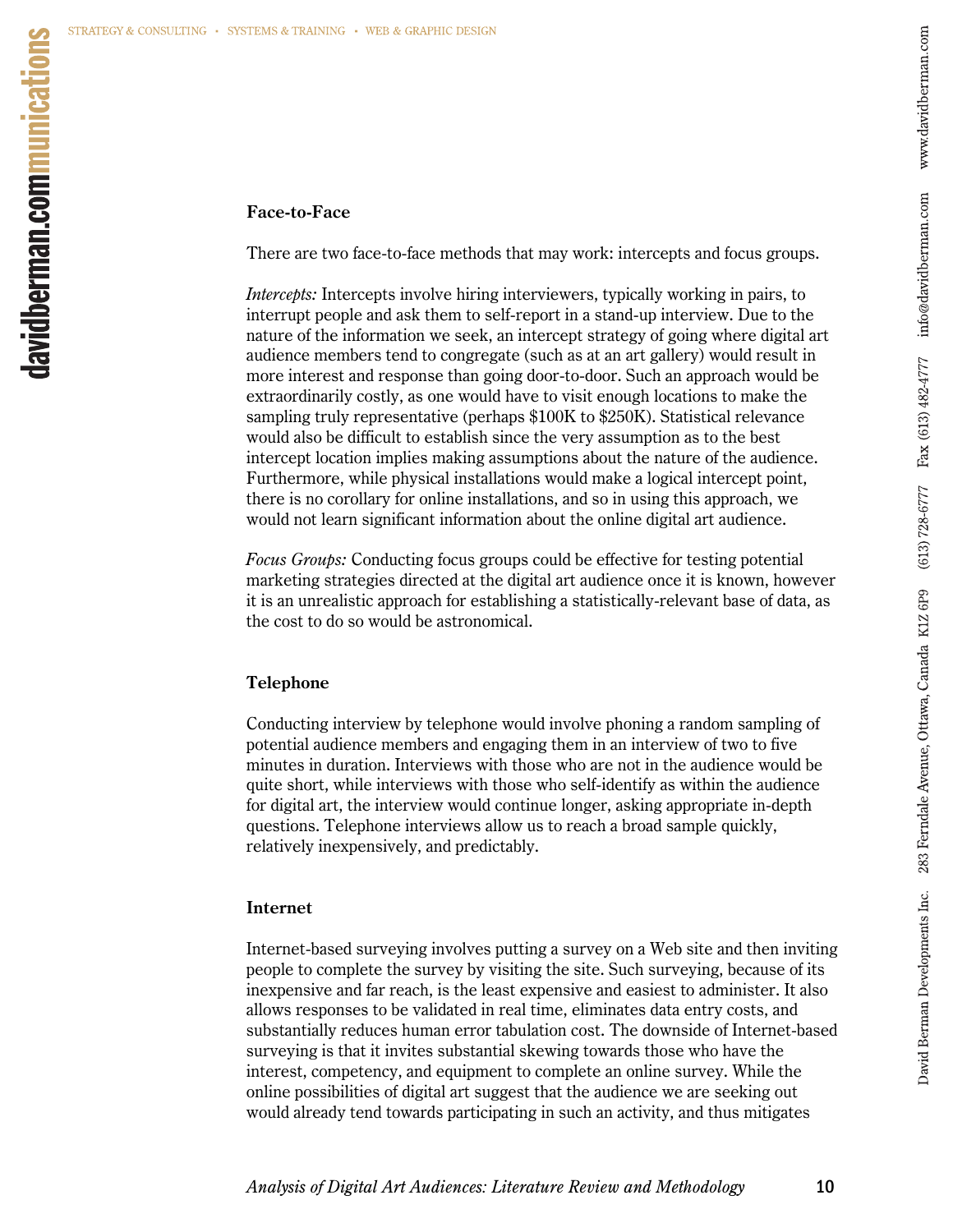error due to such a skew, the potential for skew is still substantial if this method were used alone. Therefore, it is best not to use this technique exclusively in a situation like ours where base demographic information about the population is not yet known.

### **Recommended Methodology**

### **Overview**

Due to our considerations and research, we suggest the following methodology. It reflects a pragmatic approach to getting the desired results. We believe that a combination of telephone and Internet surveying will give us the data quality we seek, within a realistic timeframe and budget.

Our plan is to first engage a random sample of 5,000 Canadians in major markets in a telephone survey, in order to establish basic information on digital art audience members. We anticipate that a very small proportion of the random sample will be in the digital art audience. (We have chosen a sample of 5,000 on the premise that this will yield at least 100 qualified responses. If we receive less than 100 responses, then we will not be able to extrapolate the results to the general population; in this case, our contingency plan is to increase the sample size. To support this possibility, we recommend that the research company report the proportion of qualified responses after the first 20% of calls in each region; if the proportion is lower than 2% in any given region, CHIN would be offered the choice of increasing the total calls in that region, or assuming that no responses will be found in that region by ceasing further calls in that region.)

Now armed with the basic overall demographics of digital art users, the next step would be to find an economical way to locate a substantially greater number of them. Based upon the demographic established in the telephone survey, we could purchase a list of 40,000 Canadians who match that demographic (and considering lists from memberships of organizations likely to have digital art audience as members) and who are reachable through the Internet. This group would be invited to participate in an online survey, perhaps with an inducement (such as a contest). Online surveys tend to not include those who lack the connection or the enthusiasm for the Internet (typically seniors and low-income earners). However, based upon the core demographic established in the telephone survey, we would be able to correct for the skew by matching the demographic self-reporting of the online survey participants against what we know about the demographic of the audience based upon the telephone survey.

David Berman Developments Inc. 283 Ferndale Avenue, Ottawa, Canada K1Z 6P9 (613) 728-6777 Fax (613) 482-4777 info@davidberman.com www.davidberman.com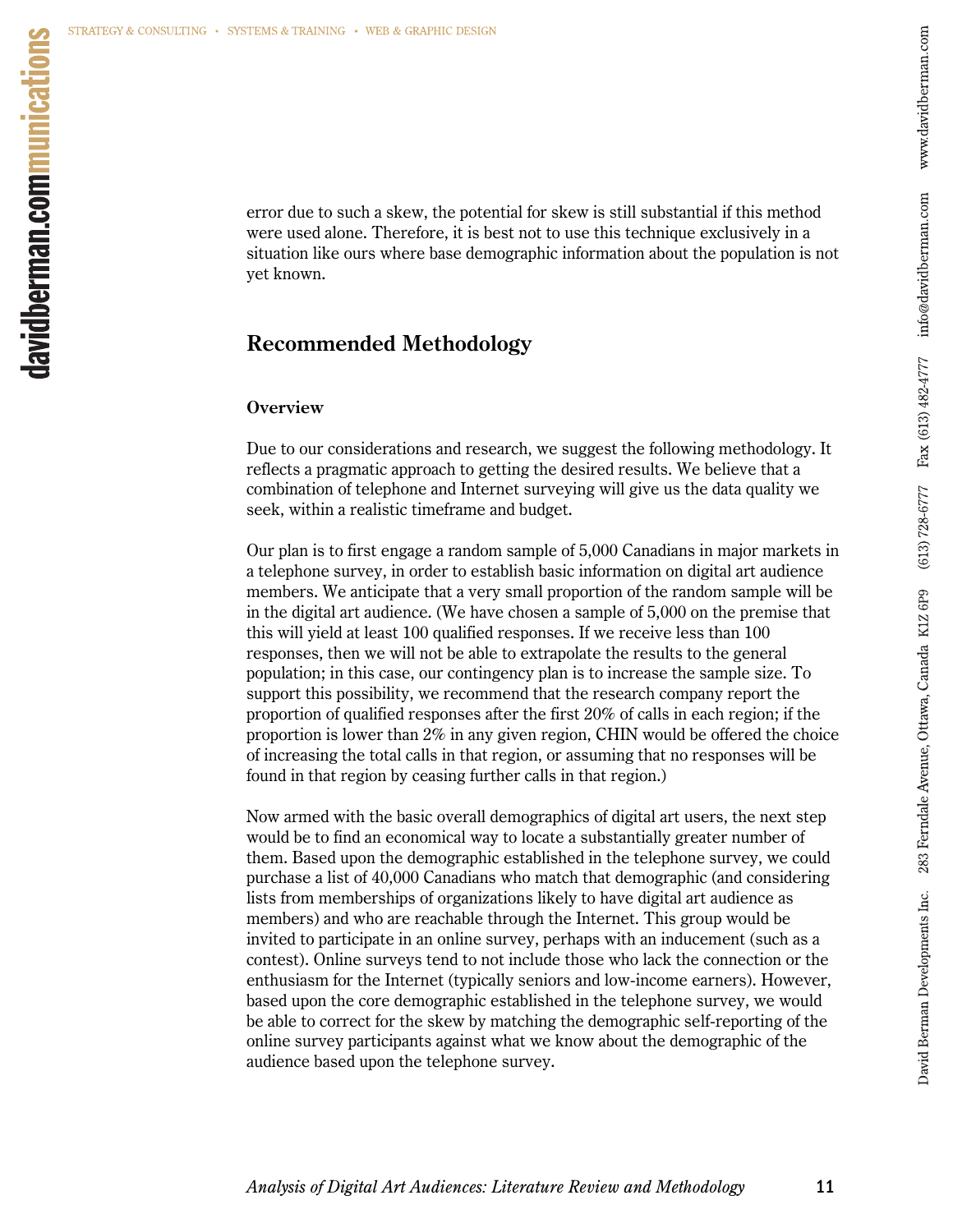### *Budget and Timeline*

We have estimated the cost of performing such a research project, to include:

- consultation;
- development and design of two questionnaires;
- interviewing for first-stage survey;
- analysis and writing of report $(s)$ ;
- online panel;
- online hosting of Internet survey;
- online survey setup;
- pre-testing, programming, and coding;
- tabulation

We estimate that the total cost for this project would be between \$56,000 and \$66,000 (not including GST), and thus recommend that a budget of that size be established. Such work could be accomplished at a natural pace over a six- to eight-week period, including time for client approvals. While it could be done more quickly than this, at least six weeks is advisable in order to make sure that the quality of the analysis is not compromised due to deadline pressures.

### **Detailed Preferred Methodology**

This is a more detailed description of the preferred methodology outlined above:

### *Stage One: Telephone Survey*

The first of two stages of research would consist of a telephone survey, which would measure the levels of awareness, interest, and participation, and the geographic, economic, and demographic characteristics of the respondents. This telephone survey would be based on interviews with a geographicallyrepresentative sample of 5,000 residents aged 16 and over, in Canada's 15 largest Census Metropolitan Areas (CMAs).

The following 15 CMAs include 18.6 million of Canada's current total population of 32 million people. The CMAs where we would conduct the telephone survey would be, from East to West:

- Halifax
- Québec City
- Montréal
- **Gatineau**
- Ottawa

www.davidberman.com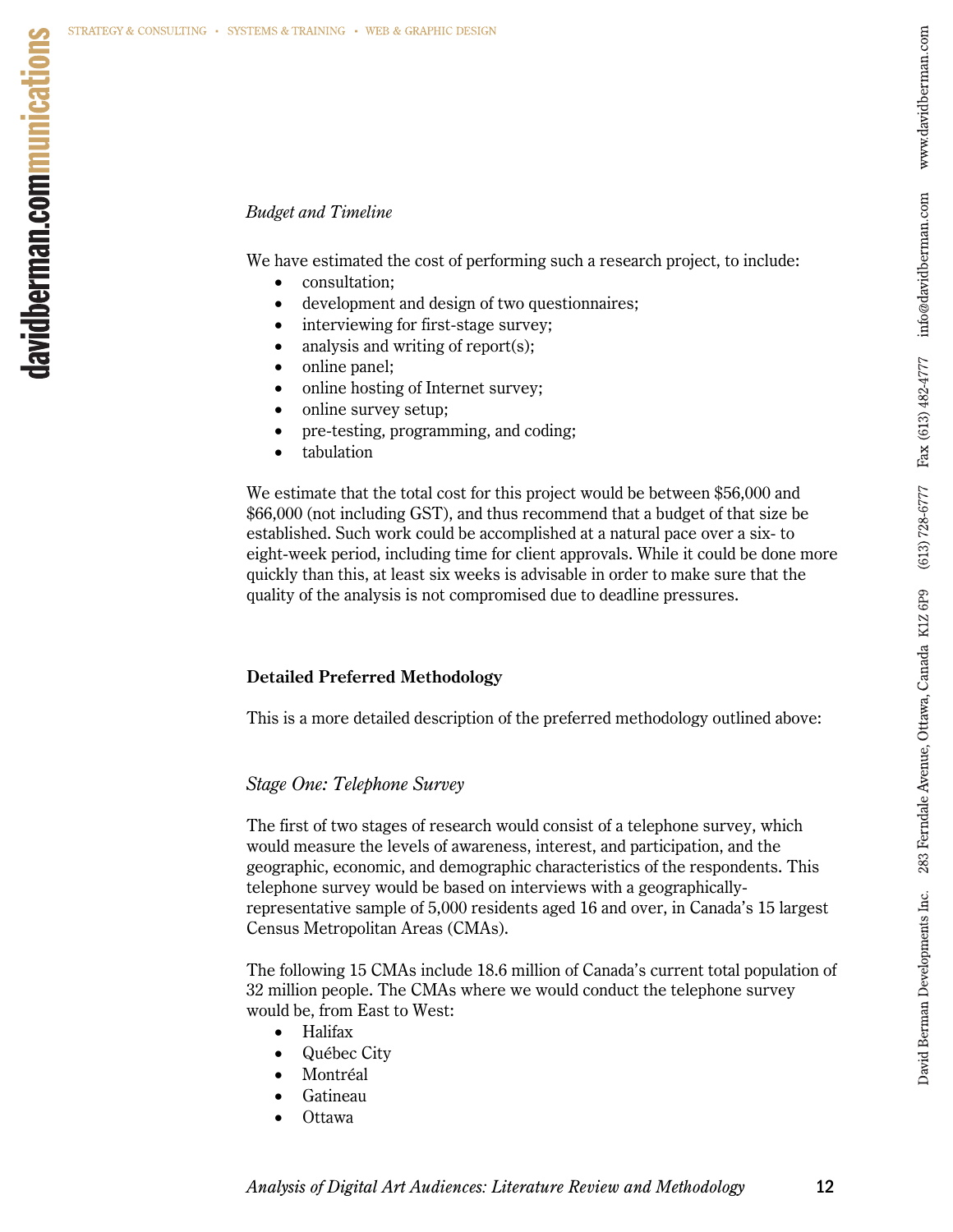- Toronto
- Hamilton
- London
- St. Catherines-Niagara
- Windsor
- Winnipeg
- Calgary
- Edmonton
- Vancouver
- Victoria

*Urban vs. rural:* In such a plan, we are working from the pragmatic premise that urban centres will show higher numbers of digital art users and that the incidence rate of digital art users would be very small in rural areas. (Optionally, to test the premise, we could add an additional 500 calls specifically to rural users, at a cost of approximately \$10,000. Our educated guess is that these additional calls would yield between zero and 10 people who would self-identify as digital art users.)

*Age:* We are recommending that the surveys be conducted with individuals 16 years of age or older, as speaking to those under 16 requires parental consent (which is both costly and introduces additional sources of error).

The survey questionnaire, of no more than five minutes in length, would contain questions on:

- Likelihood of being in the audience for digital art, measured by:
	- o interest in visual art in general;
	- o interest in digital art in particular;
	- o past participation in activities or viewership related to digital art;
	- o interest in participating in a panel on digital art;
- Demographic questions that could be used to determine a profile of people most likely to be interested in digital art, including:
	- o education level;
	- o occupation type;
	- o income;
	- o age;
	- o marital status;
	- o ethnic background;
	- o Internet access and use;
	- o other data collected in the course of the survey (language of interview, gender, location of residence: downtown, suburban, rovince/region).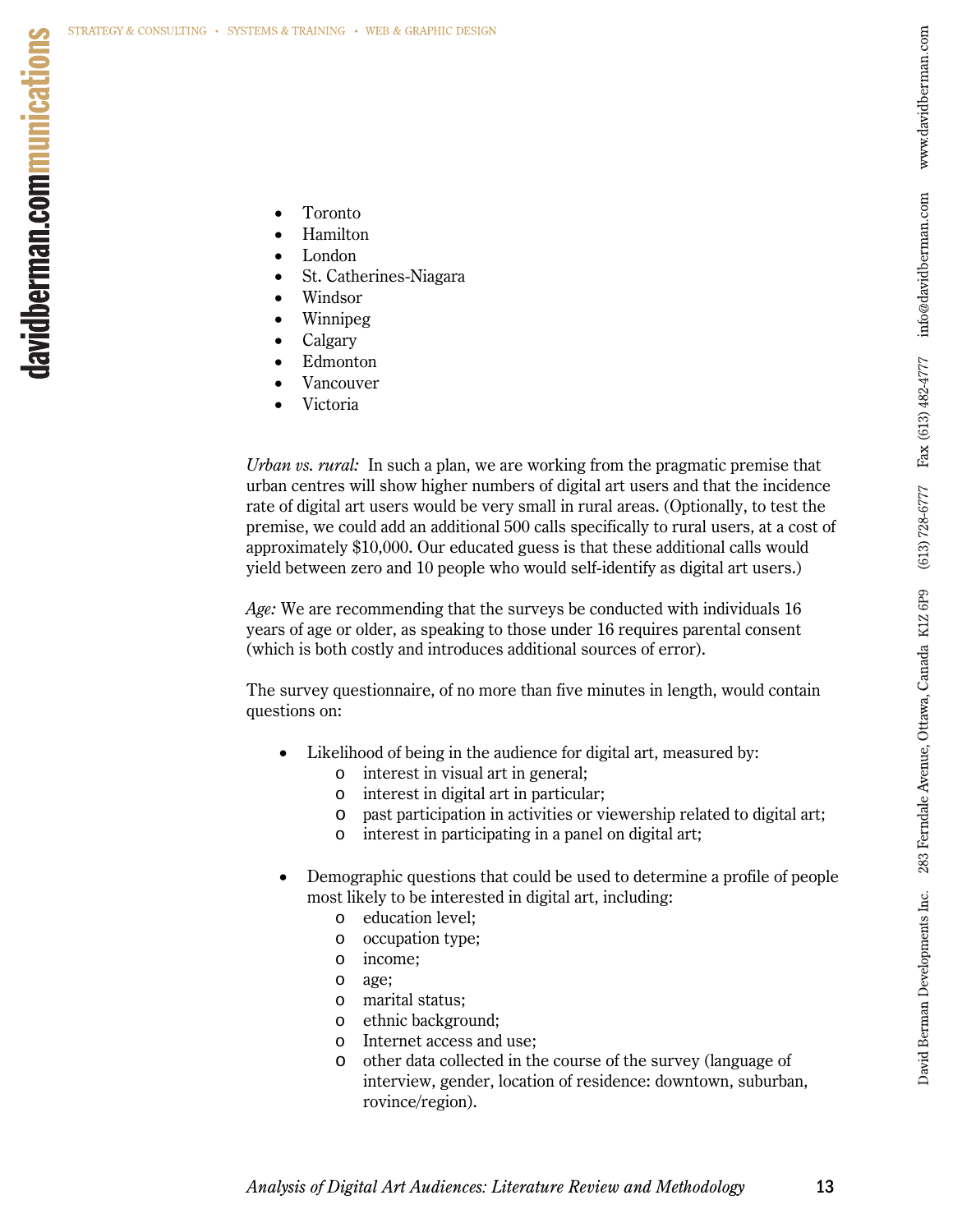The results of stage one would be used to derive Canadians' overall level of awareness, interest, and participation in digital art and the geographic and demographic factors most strongly associated with the likelihood of being part of the audience for digital art.

### *Stage Two: Online Survey*

The second stage of the research would be based on an online panel survey of 40,000 adults who have the economic and demographic profiles of interest in digital art. The intention of this survey would be to obtain at least 200 completed responses. The online survey would be considered the main body of the research in terms of content.

Telephone respondents would also be polled for their interest in participating in an online panel. From that group, a subset of those who indicate their interest would be later invited via e-mail to participate. (This step allows the research company to make sure that those invited are representative of the larger population). Those whose respond are again corrected against the demographic of the larger population, to remove any skew towards those would be disposed towards completing online surveys.

The online survey would include questions that match the demographic and the survey questions from the telephone survey, and could also include additional indepth questions, including the potentials of presenting visual or interactive material.

The objectives of this stage of the research would be to assess:

- awareness, interest and participation in digital art among a subpopulation with geographic, economic, and demographic profiles of interest in digital art;
- the level of viewership of digital art and the media used;
- the level of personal attendance at physical exhibitions, and factors that affect the level of attendance;
- the level of viewership of digital art on the Internet;
- levels of interest in the different digital art forms by showing actual examples of digital art to survey respondents (this being a Web survey, it's a natural venue);

www.davidberman.com

 $(613) 728-6777$  Fax  $(613) 482-4777$  info@davidberman.com

David Berman Developments Inc. 283 Ferndale Avenue, Ottawa, Canada K1Z 6P9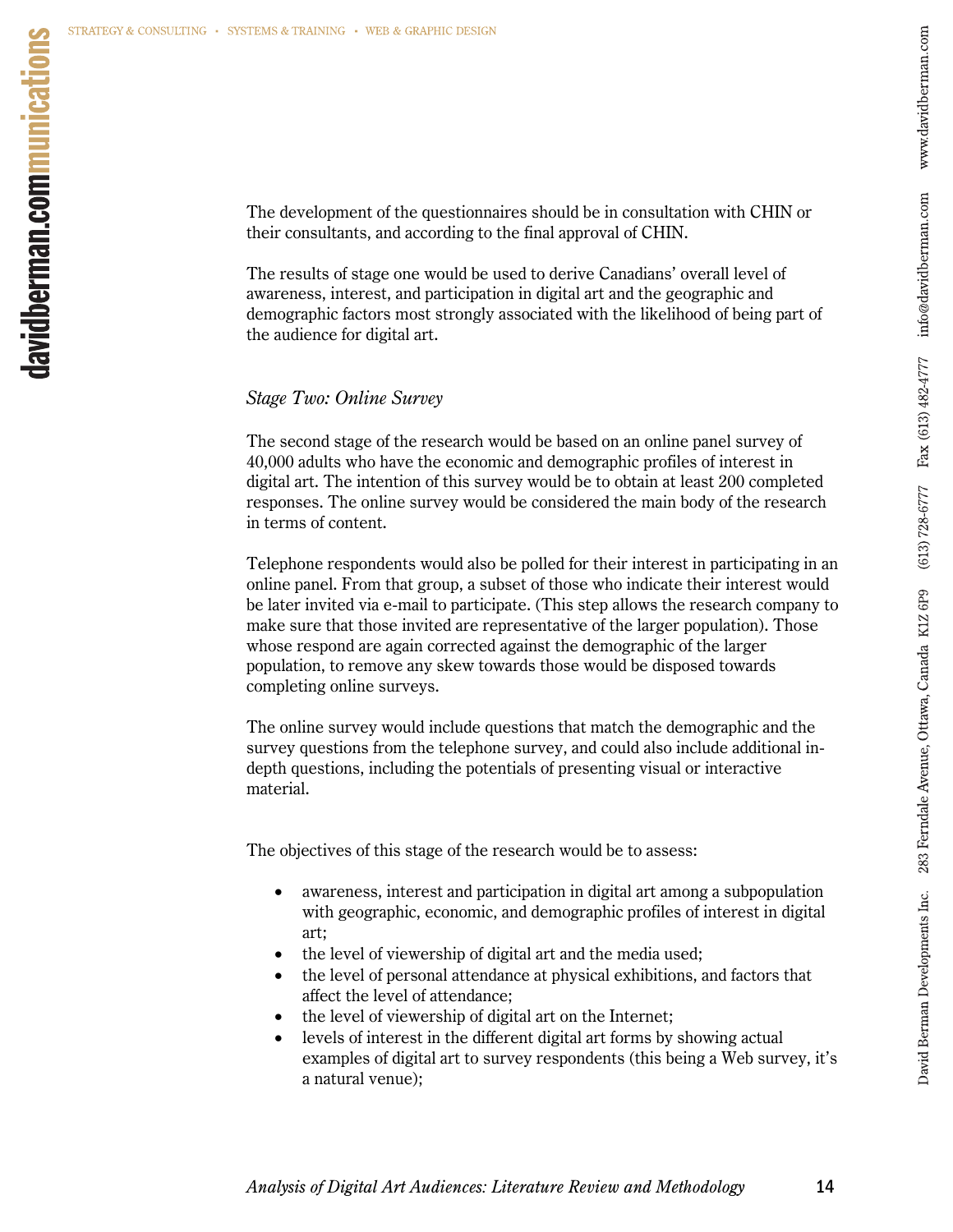- how respondents get information on digital art and how they communicate with the digital art community;
- level of Internet access and type of equipment used.

The results of the second stage survey would be useful in:

- understanding how to communicate with the digital art audience;
- understanding how to communicate with influencers of the digital art audience;
- understanding the level of viewership of digital art on the Internet and at live exhibitions;
- measuring the levels of preference for different types of digital art;
- understanding the different segments within the digital art community and their geographic, economic and demographic characteristics;
- segmenting the digital art community in Canada according to their interests and preferences;
- a resulting known panel who can be called upon again should there be a need to do so in the future.

### *Deliverables*

The deliverables for the above audience analysis should include:

- a report (possibly with an intermediate highlight report following the telephone survey) based on the results of the work, statistics broken down by each of the selected demographic values and highlighting patterns of interest involving more than one variable at a time;
- tables showing results broken down by interest in digital art, region, gender, age, income, education, occupation, likelihood of viewing digital art on the Internet, and likelihood of attending exhibitions
- a data file, in SPSS format, containing results of the survey.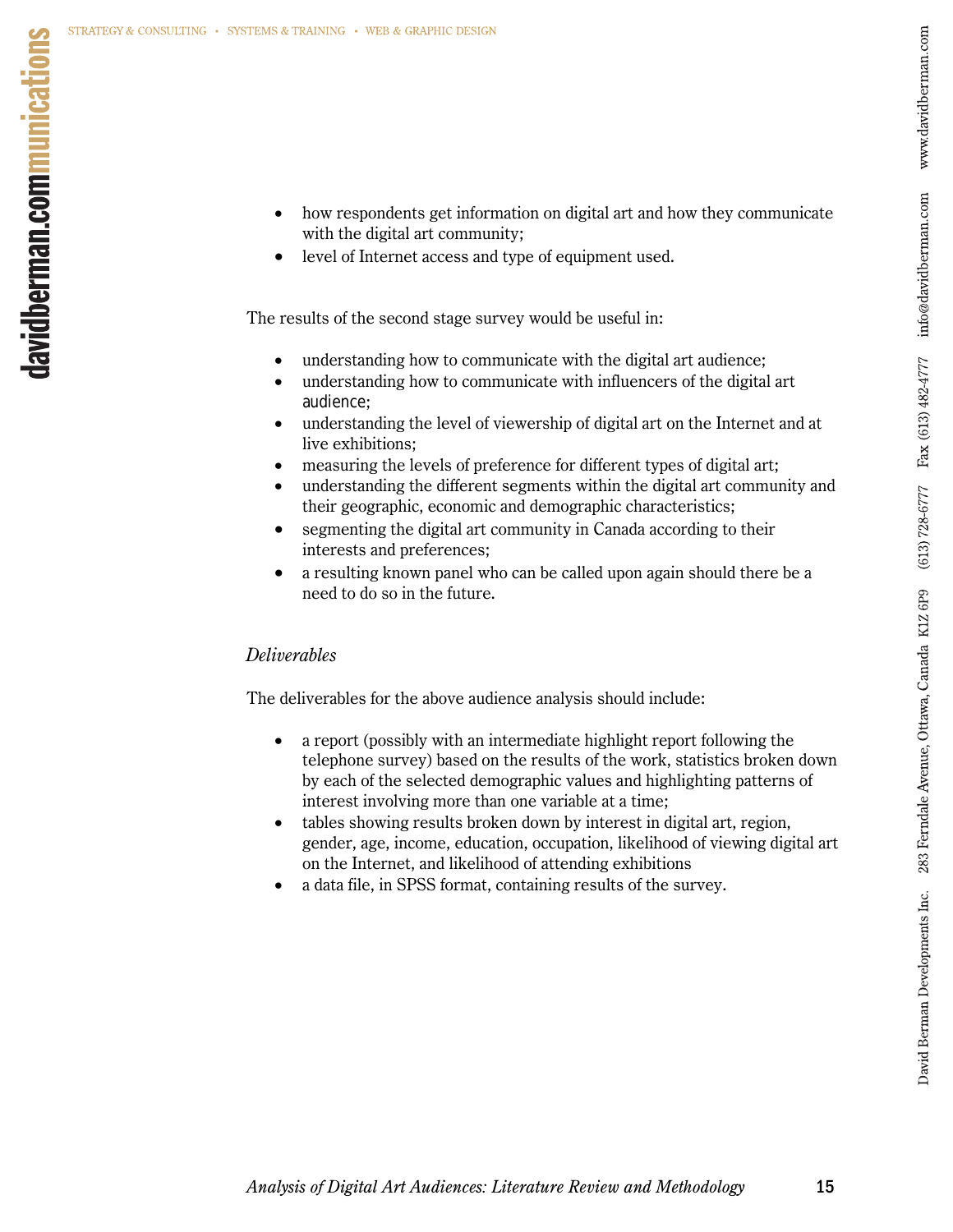# www.davidberman.com David Berman Developments Inc. 283 Ferndale Avenue, Ottawa, Canada K1Z 6P9 (613) 728-6777 Fax (613) 482-4777 info@davidberman.com

# **Appendix A: Literature Review Sources**

The most comprehensive collection of digital art information found was in Christiane Paul's book, titled *Digital Art*, published in England in 2003. While this book and the many other resources cited below (including published material and Web sites devoted to the topic) do not specifically address audience demographics, they do contain useful information about the definition of digital art and the contemporary digital art environment.

### **PRINT AND WEB ARTICLES AND PUBLICATIONS**

We believe the 23 articles and publications cited below represent a good sample of available contemporary literature about digital art. This group of authors includes academics (teachers and students), museum curators, artists, and art enthusiasts who are all concerned, in one way or another, with digital art. These sources allow for a summary of the prevailing thinking about digital art – namely the issues and conflicts of opinions surrounding the definition of the art form, the unique viewer experience with digital art and how it differs from traditional forms of art, and digital art's place within the art community.

Arden, Roy. "After Photography." Canadian Art 17.4 (Winter 2000): 48-56. In this article, Arden conceptualizes digital photography within the sphere of art history and deems it as the return to the Realist model. He begins with a discussion of the emergence of photography and initial criticism of this form of art within the art community as the difference between reality and artist creation. He claims that "the arrival of digital technology promises to obliterate the truth value of photography once and for all" because digital art can be altered (unlike a painter's canvas) without any evidence of the change. Arden showcases five Vancouver artists involved in the creation of digital photography who have come to use photos much as a painter would use a sketch – their final work being the development and manipulation of the original "sketch" or photograph.

Binkley, Timothy. "The Vitality of Digital Creation." The Journal of Aesthetics and Art Criticism 55.2 (Spring 1997): 107-116.

This essay looks at computer art as a revolution in art that has vast cultural implications. Binkley compares digital images to analog images in terms of vitality and user impression and comes to the conclusion that digital art offers the user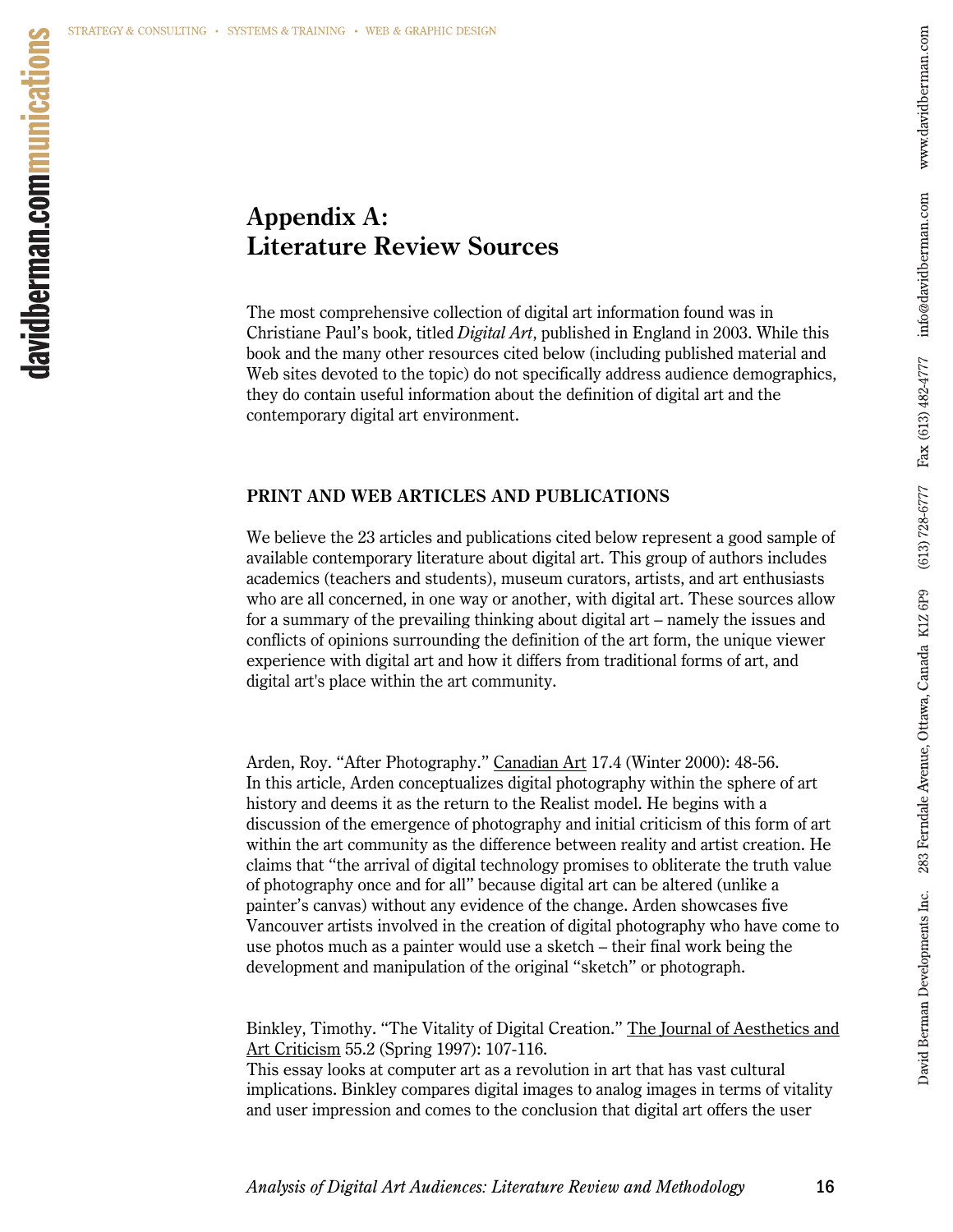more – mainly virtuality and interactivity. Virtuality is computer art's invisible and intangible nature, allowing it the ability to change and adapt according to the medium and viewer, while at the same time be more resilient than analog media. Interactivity refers to digital media's ability to be aware of and respond to the user, as opposed to analog media where the subject is oblivious to the viewer. This interactivity allows for unique participant experiences that the author predicts, "have only begun to be explored."

Gladman, Randy. "Interview Rafael Lozano-Hemmer." Canadian Art 19.4 (Winter 2002): 56-61.

This interview with Rafael Lozano-Hemmer, a popular Canadian-Mexican newmedia artist, provides great insight into the Canadian digital art scene. The artist talks about Canada's role in bringing "technology into the cultural realm." He believes the funding and support for artists is great in Canada, however he would like to see more emphasis on the public presentation of new-media art, including conservation and collection, and observes that the European community is ahead of us in these areas (where artists are perhaps more respected as contributors to society). He believes that electronic art is just now becoming accepted into the field of contemporary art, but that we need to do more to bridge the gap between media artists and contemporary artists. The article also examines the interactive nature of digital art, other Canadian artists in the field, and the new technologies that are becoming our everyday realities.

Goldstein, Bernadette. "Pratiques et représentations des utilisateurs de musées en ligne." Culture et recherche (102) ( juillet - août - septembre 2004): 13-14. This article discusses the audiences of online museums and their experiences, including the contrast of these sites to physical museums. While we can make the assumption that online museum site users are a part of the digital art audience, this article deals primarily with qualitative user experience with online museums, and so does not tell us a lot about the digital art audience demographic. It does however illustrate an audience analysis methodology and so therefore is a valuable resource for our current project.

Ippolito, Jon. "Ten Myths of Internet Art" Vectors: Digital Art for our Times Jan. 5, New York Digital Salon

<<http://www.nydigitalsalon.org/10/essay.php?essay=6>>.

This article is an overview of digital art including a discussion about the impact of art on the Internet. Ippolito describes the differences between what he defines as Internet art, and physical art. He defends all criticism of online art including the accusation of contributing to the "digital divide."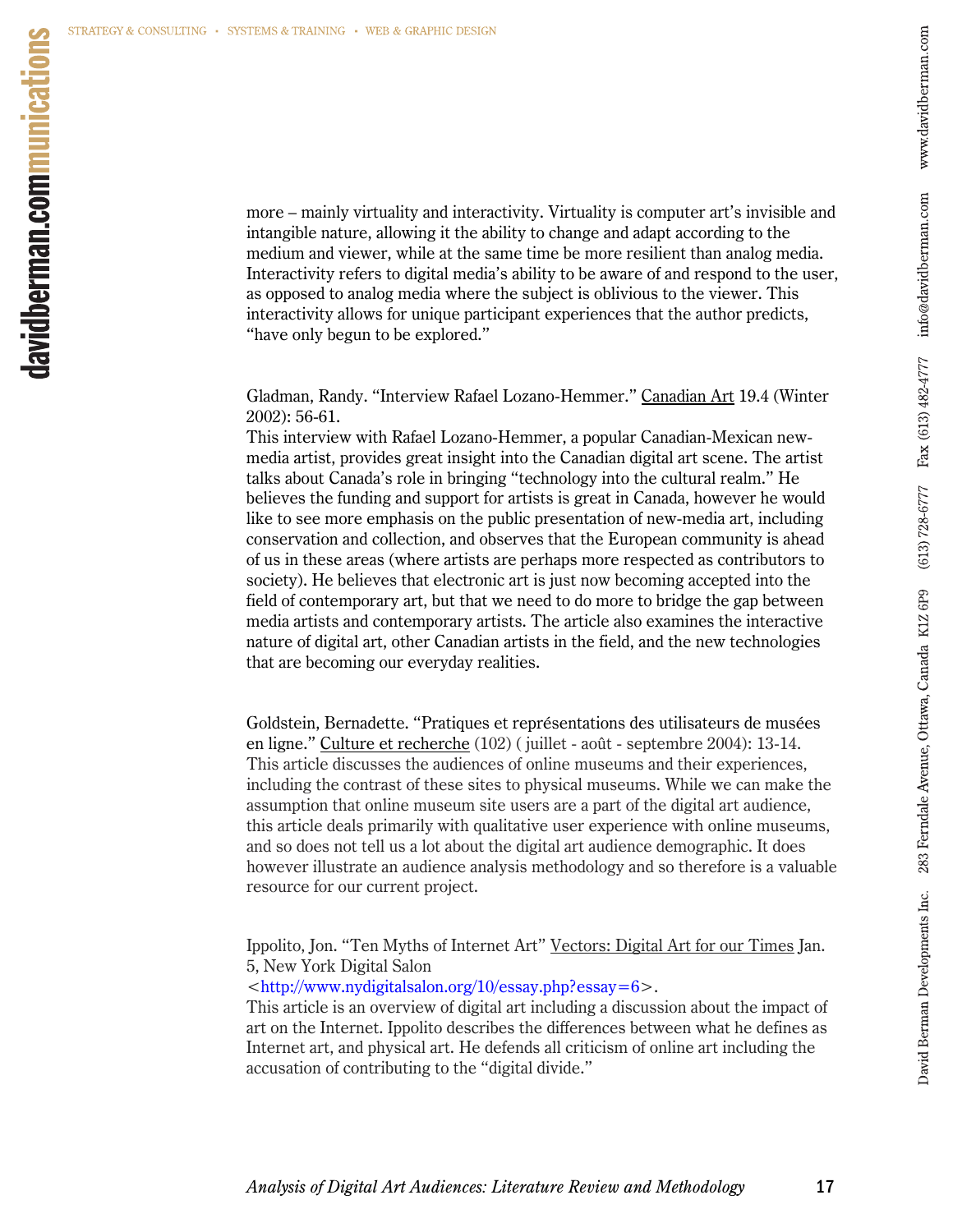Jarvis, JD. "An Art Lover's Guide to Digital Art" MOCA: Museum of Computer Art November 2002

<<http://www.museumofcomputerart.com/editorial/jdessay.htm>> Jan. 10. This article, written by a digital artist, defines digital art as the medium upon which the art is formed (much like paint and canvas, the tools of digital art would be the software and computer). The author defends digital art as true art since: "Art is not about the tools used to make it; but in the organization of color, line, form, composition, rhythm and the interplay of all these in support of the subject matter or intent of the work itself." He shows examples of the following digital art "styles": Digital Paint and Draw (Natural Media), Digital Photography (Photo-Manipulation, Photo-Collage, Tabloid Culture), The Quest For Presence (Fractals, Integrative Digital Art). The essay concludes with a look at possible future digital art forms.

Legrady, George. Modular Structure and Image/Text Sequences: Comics and Interactive Media." George Legrady Studio Jan. 2005

<[http://www.georgelegrady.com/>](http://www.georgelegrady.com/).

George Legrady speaks of his experience with interactive media and examines the future of the comic (linear) as it comes face to face with non-linear multimedia. He points out that interactive multimedia allows the user to select and sequence the events. Thus, the viewer participates in the construction of the narrative, given a limited amount of choices by the artist. In this sense, Legrady says, the viewer becomes the creator and the result of their creation is unique. If we follow this thought further, the programmer becomes the artist and the piece of art is ultimately an unordered selection of frames whose result is dependent on the user.

Lunenfield, Peter, ed. "Series Forward." The Digital Dialect: New Essays on New Media. Cambridge, Massachusetts: The MIT Press, 1999.

This collection of essays includes texts by professional artists, researchers, and scholars who "discuss and document the promise and problems of the emerging culture" of digital art. The forward of this collection outlines the theme of the book, which is concerned with the cultural impact of technology and the social implications of *virtuality*. The emphasis here is on the implications that the medium may have for the world of art, cultural ethics, our relationships with the material and immaterial, and the theories of past and present that attempt to explain the impact of technology. Unfortunately, the forward (and the included essays) do not discuss *who* is attracted to these forms of art and primarily only examine *why* we are attracted and what the effects of this attraction are and will be in the future.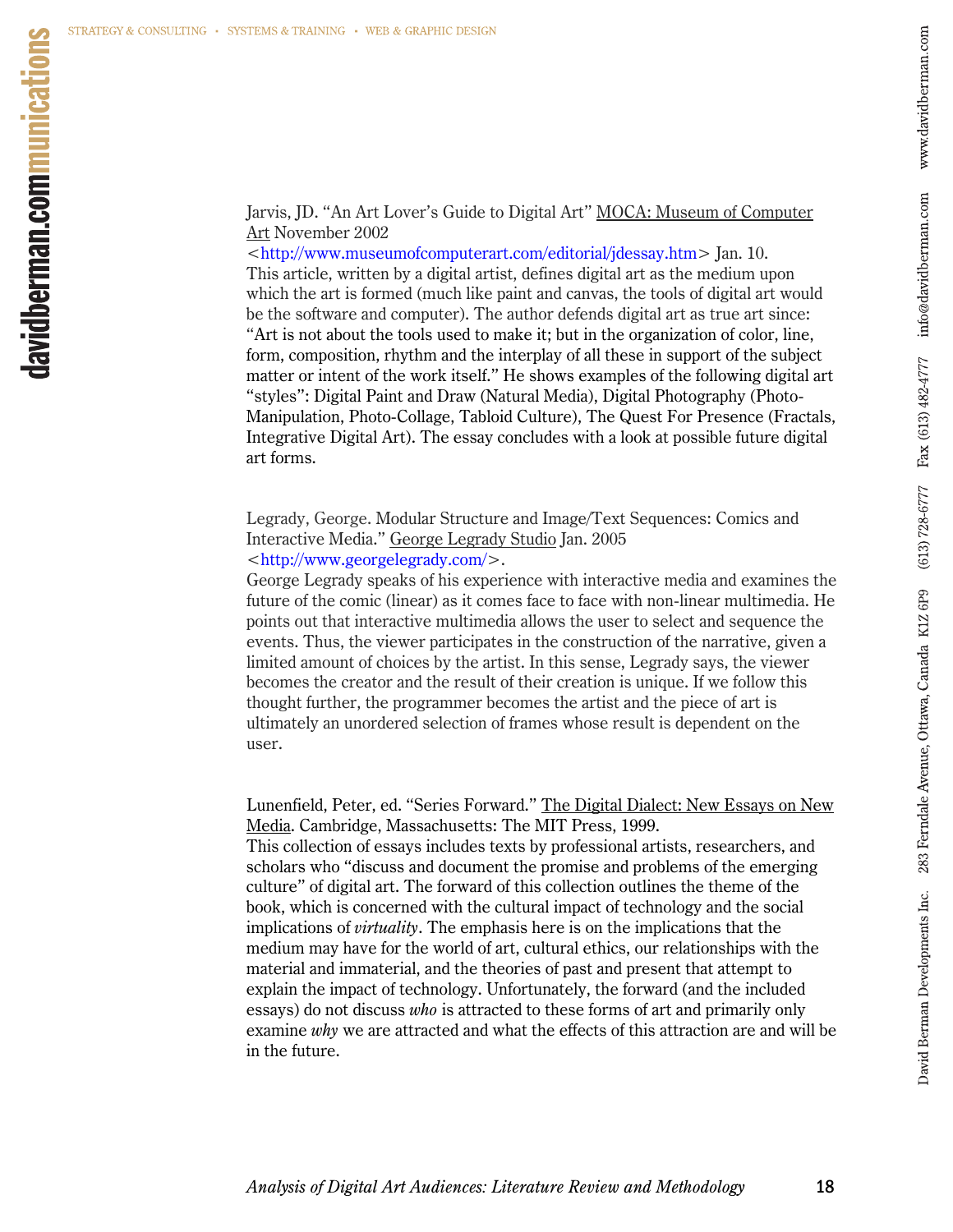Macko, Nancy. "A View of the Intersection of Art and Technology." Art Bulletin 79.2 (June 1997): 202-205.

This article describes an artist's introduction to digital imagery and what first attracted the author to the medium – namely the "speed and ease" of the technology. Digital art, however, proved to be more challenging and timeconsuming because of the infinite possibilities of refinement and adjustment. The artist then turns to the economic implications of becoming an Internet artist – the cost of software, hardware, and Web space. She fears that the Internet will become completely commercial, negating the presence of the artist (and specifically the untrained artist who is not part of the "fuller enterprise"). Macko concludes with a description of the unavoidable effects of technology on art departments and the art curriculum and the need to ensure that digital work is available for teaching and commentary.

Misek, Marla. "Art and technology?" Emedia Professional Jan. 1999 <[http://www.findarticles.com/p/articles/mi\\_m0FXG/is\\_1\\_12/ai\\_53578862](http://www.findarticles.com/p/articles/mi_m0FXG/is_1_12/ai_53578862)>. Marla Misek looks at the recent immergence of art and techonology, and specifically discusses the ground-breaking art exhibition at New York City's Guggenheim Museum, SoHo in 1998, where "the artist's interpretation of physical and mental space" is for the first time combined with "the power of DVD". The author describes the organization of such an event, including the equipment and presentation of the art work where technological difficulties could make or break the artist's work – a second of unplanned black screen would be "like adding a brush stroke or two to a Picasso painting".

Mitchell, William J., Alan S. Inouye, Marjory S. Blumenthal, Eds. Beyond Productivity: Information, Technology, Innovation, and Creativity. Washington, D.C.: The National Academies Press, 2003. This report is a result of a Computer Science and Telecommunications Board (CSTB) initiative and ensuing discussion that explores the intersection of computer science, the humanities, and the arts. The authors define the

intersections between technology and art as ITIPs (IT and creative practices) and are primarily concerned with the continued exploration and development of these relationships.

Mondloch, Kate. "An Invitation to Think Again: Digital Media Revisited." Art Journal Summer 2004: 98-100.

This review of the collection of works *Digital Media Revisited: Theoretical and Conceptual Innovation in Digital Domains*, provides a good overview of current scholarly thought. The issue examined is the assessment of digital media using critical and theorizing tools from other disciplines, and whether these methodologies are adequate for the analysis of digital media. Mondloch outlines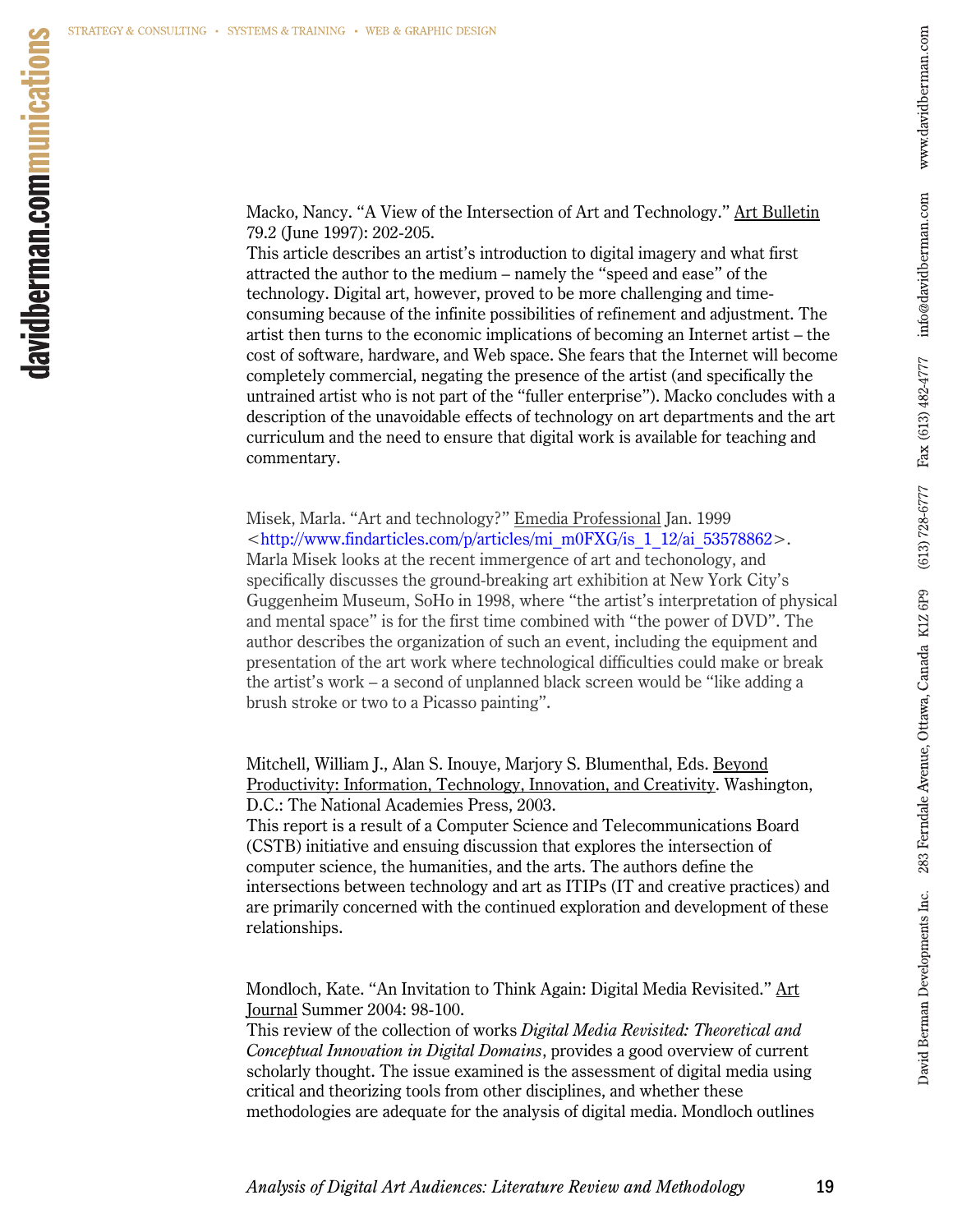the common themes presented in this collection of essays, which include interactivity, modern criticism and theory, the merging disciplines of art and design, and moral issues associated with the digital age. She concludes with a discussion about the intended audience of this book, namely students and scholars of social theory, and art historians who are concerned with the impact of the digital culture on the discipline of art history. In this way, digital media are "unavoidably interdisciplinary".

Muhammad, Erika Dalya. "Race in Digital Space: conceptualizing the Media Project." Art Journal Fall 2001: 92-95.

This article describes the exhibition *Race in Digital Space*, a 2001 presentation of fifty-four digital artists (film, video, CD-ROMS, etc.) that helped to pave the way for future new-media artists. These artists have used technological tools to create works of art that for the most part examine the themes of digital culture, chronicling of history, and cultural heritage. Muhammad looks at the aesthetic implications of this form of art, including the possible audience alienation technology can create and the effects of the medium's interactivity. She concludes that this exposition succeeded in that "visitors were able to immerse themselves in the works".

Paul, Christiane. Digital Art. London, UK: Thames & Hudson Ltd., 2003. This is a complete look at the history of digital art. The author, Christiane Paul, is the Adjunct Curator of New Media Arts at the Whitney Museum of American Art in New York, the director of Intelligent Agent – a service organization and information resource dedicated to digital art – and a lecturer in the Computer Arts department at the School of Visual Arts, New York. The book surveys the development of digital art from the1980s, to today, and looks at what we may expect in the future. Paul makes the distinction between using digital technologies as a tool (to produce traditional forms of art) and using digital technologies as a medium (to create new types of art). Although the book includes extensive theory about user experience with digital art, the author does not examine the question of audience demographics. Paul completes her discussion with a look at different themes of digital art using many digital artists from around the world as examples (see the URL below for a linked list of featured artists).

<[http://www.thamesandhudson.com/en/1/digitalartlinks.mxs?12db7dec50127753a](http://www.thamesandhudson.com/en/1/digitalartlinks.mxs?12db7dec50127753a72dd8e5daf5474a) [72dd8e5daf5474a>](http://www.thamesandhudson.com/en/1/digitalartlinks.mxs?12db7dec50127753a72dd8e5daf5474a)

Samis, Peter. "Artwork as Interface." Archives and Museum Informatics 13.2 (1999): 191-198.

Peter Samis discusses viewer perception and the context of different works of art is this article. He asks the question: "how can new technologies be used to provide a bridge, a cocoon, a chrysalis from which art with new meanings can body forth?"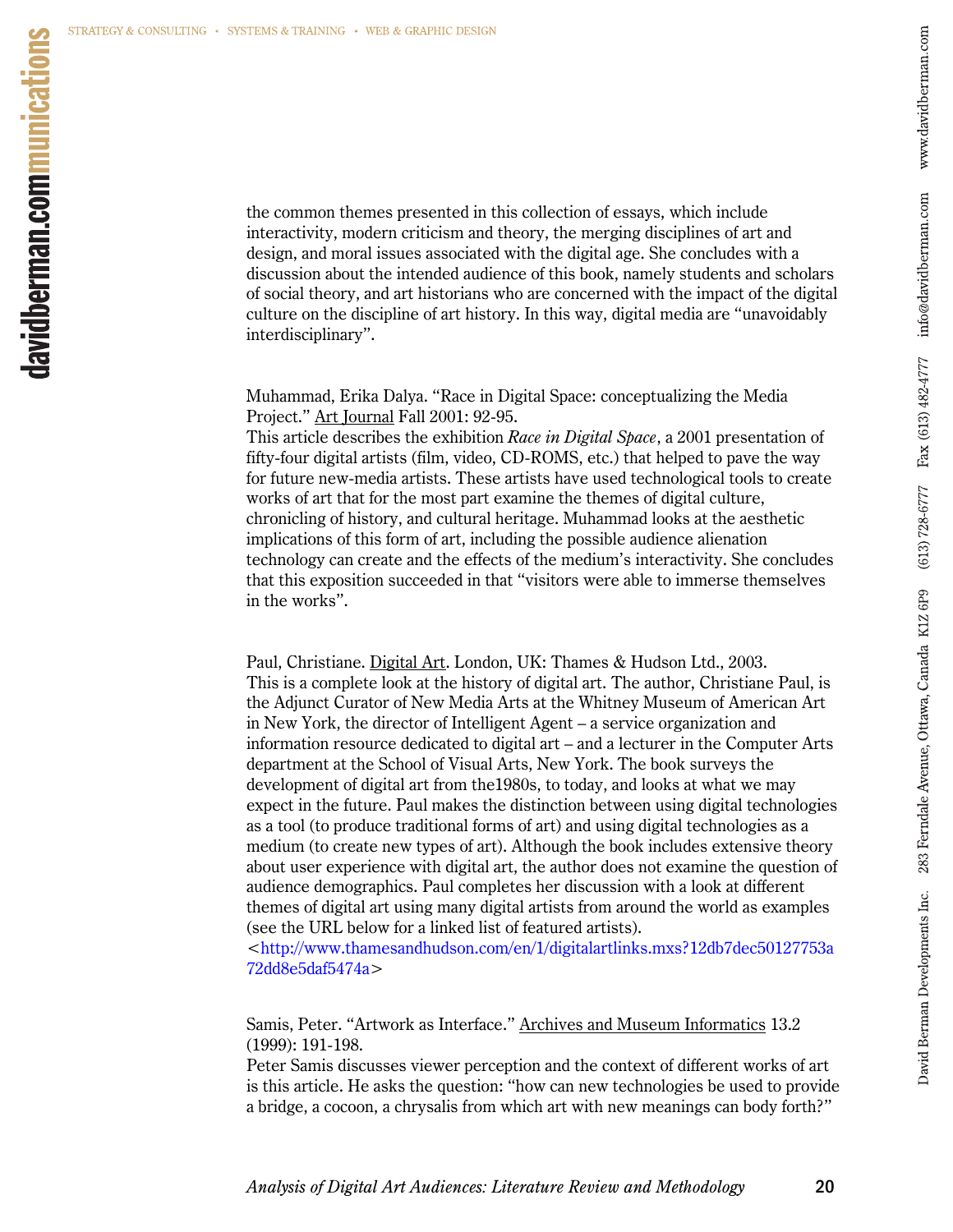He outlines the challenges that face new-media - how the experience of body and object that is found with physical works of art can be achieved and improved upon with the presentation of new-media artwork. The quality and size of this form of art is limited by the privacy of the computer screen and thus retaining audience attention, while encouraging dialogue about the artwork, can be difficult. Samis concludes that in fact the potential for online artwork to provide for truly interactive viewer experience is there, although we have not yet explored all the possibilities of Internet art.

Shwartz, Gary. "Digital imagery and user-defined art - Digital Culture and the Practices of Art and Art History." Art Bulletin June 1997 <[http://www.findarticles.com/p/articles/mi\\_m0422/is\\_n2\\_v79/ai\\_2082425>](http://www.findarticles.com/p/articles/mi_m0422/is_n2_v79/ai_2082425). This essay examines the impact of digital imagery on museum objects. Shwartz contemplates the effects of technology and shows that most images we regard as the work of artists are in fact determined to varying degrees by the end user. The question arises then of what is the original and what is the copy (similactra). The author predicts that visitors of museums and users of digital art will have more and more control over the appearance of the image. If that becomes the case, what future do museums have when they are trying to compete with the Internet – that not only allows the user to view art from their homes, but also allows the user to manipulate their "copy" to their satisfaction? Shwartz predicts that we will see both the liberation and curtailment of user definition in art – that the museums will assert their rights to the originals, while increasing the visitors' possibility of unique experience. This is an example of the resistance to technology and digital art – a traditional percpective that has, as of yet, failed to curtail the advancement of media art.

Soukup, Katirina. "Artists in Webby Wonderland: Rafael Lozano-Hemmer interviewed by Katarina Soukup." ISEA Newsletter. June-July 2002. The Inter-Society for the Electronic Arts. 10 Jan. 2005 <[http://www.isea-web.org/eng/inl/inl78.html>](http://www.isea-web.org/eng/inl/inl78.html).

In his interview, Rafael Lozano-Hemmer, a digital artist, talks about the *Annual Webby Awards*, and emerging aesthetic and commercial visions of the Internet. He describes the divide between the artists and the webmasters, between "net art" and other art and includes a discussion about the museums' role in digital art. This interview gives valuable insight into what digital artists envision for their art and the environment within which they work.

St-Pierre, René. "Étude préliminaire sur l'analyse des audiences en arts médiatiques." Montréal: Prepared for CHIN, March 2004. This report is CHIN's initial initiative to define the audiences of digital art. The author observes that little has been researched concerning the audiences of this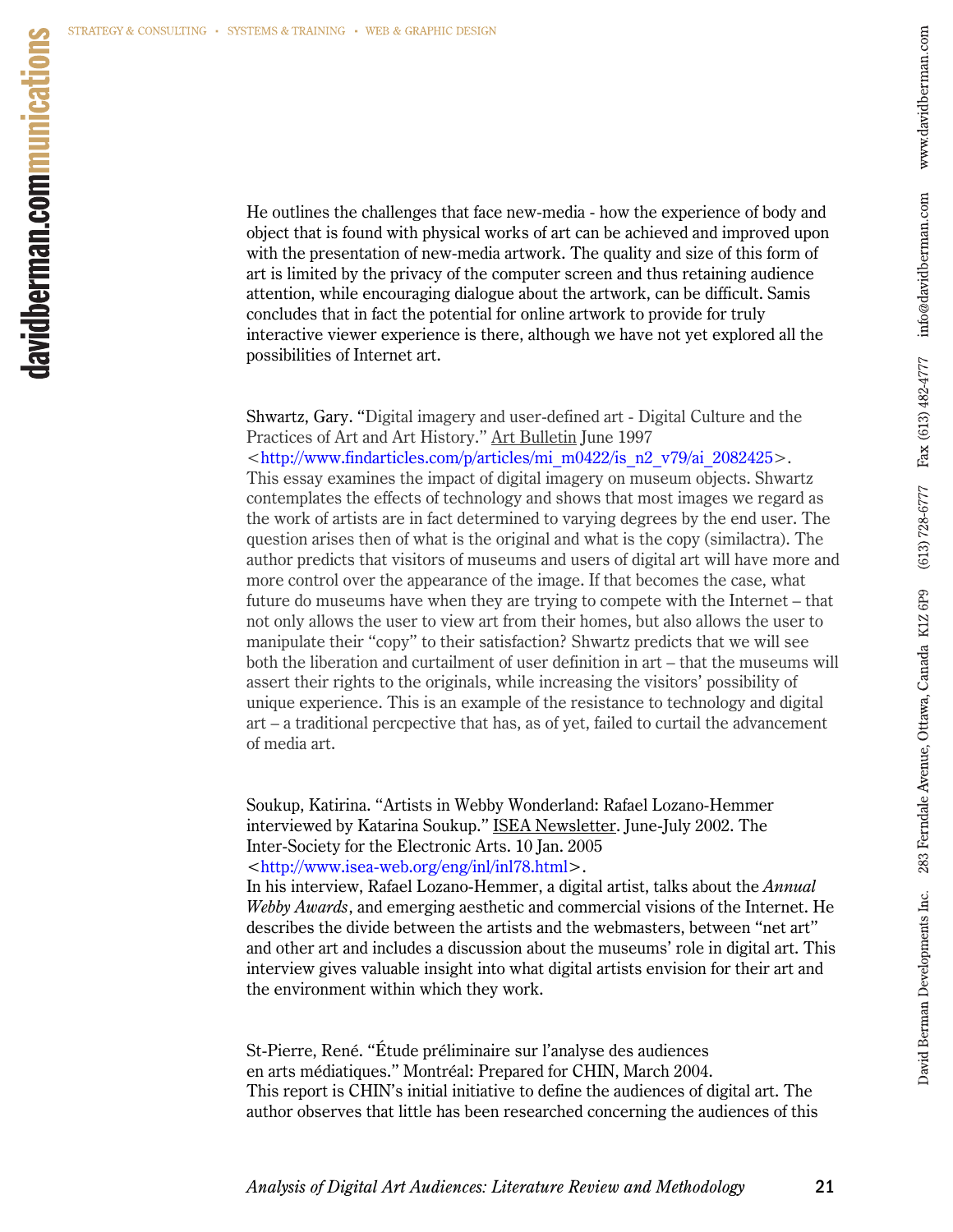form of art and recommends further study (including a clear definition of digital art and a comprehensive list of resources including key actors in the field), the development of methodologies and questionnaires for performing audience analysis, and a resulting planning of tactics to develop the digital art audience. Three articles are discussed: these do give some insight into the current technological and audience environment of digital art, including hurdles to overcome with any chosen audience analysis methodology.

Stein, Sarah and Edward Yip. "Mochette inception 1996." 2004 Dartmouth University 5 Jan. 2005

<<http://www.dartmouth.edu/~arthist/content/websites/website4/website4.html>>. This essay discusses the controversial *Mouchette.org*: an interactive digital art project involving the conception of a fictional identity. The viewer experience is emphasized here, as *Mouchette.org* challenges, shocks, and confounds the user. Throughout the site, the relationship between the artist and viewer is explored, as the artist relentlessly demands viewer response and input. This essay provides valuable insights into the different elements of this controversial work and describes the themes that are explored, paying close attention to user experience.

Steinheider, Brigitte and George Legrady. "Interdisciplinary Collaboration in Digital Media Arts: A Psychological Perspective on the Production Process." Leonardo 37.4 (11 Aug. 2004): 315-321.

This articles looks at the merging of art and technology, and the interdisciplinary study and collaborating effort this form of art demands. The emergence of this "team" of specialists and artists to produce artwork, presents possible problems of collaboration and communication, the need for project management, and usually higher production costs of time and funds. The authors look at an example of such a collaborating effort and outline the hurdles to be overcome when producing art within a team environment (geographical distances, language differences, different cultural views and knowledge domains, etc.). However, the resulting product and installation proved to be a success and the authors conclude with learned lessons gleamed from working on this type of project within a team environment.

Taylor, Janet H. and Joe Ryan. "Museums and galleries on the Internet." Internet Research: Electronic Networking Applications and Policy 5.1 (1995) 80-88. This article refutes the claim that museums and galleries are behind the times in their embracing of the Internet. The authors defend museums' efforts to have an online component to their presentation of art and provide Web sites and other resources to support their claim. This article includes a comprehensive list of online museums and galleries, as well as pertinent articles addressing this subject.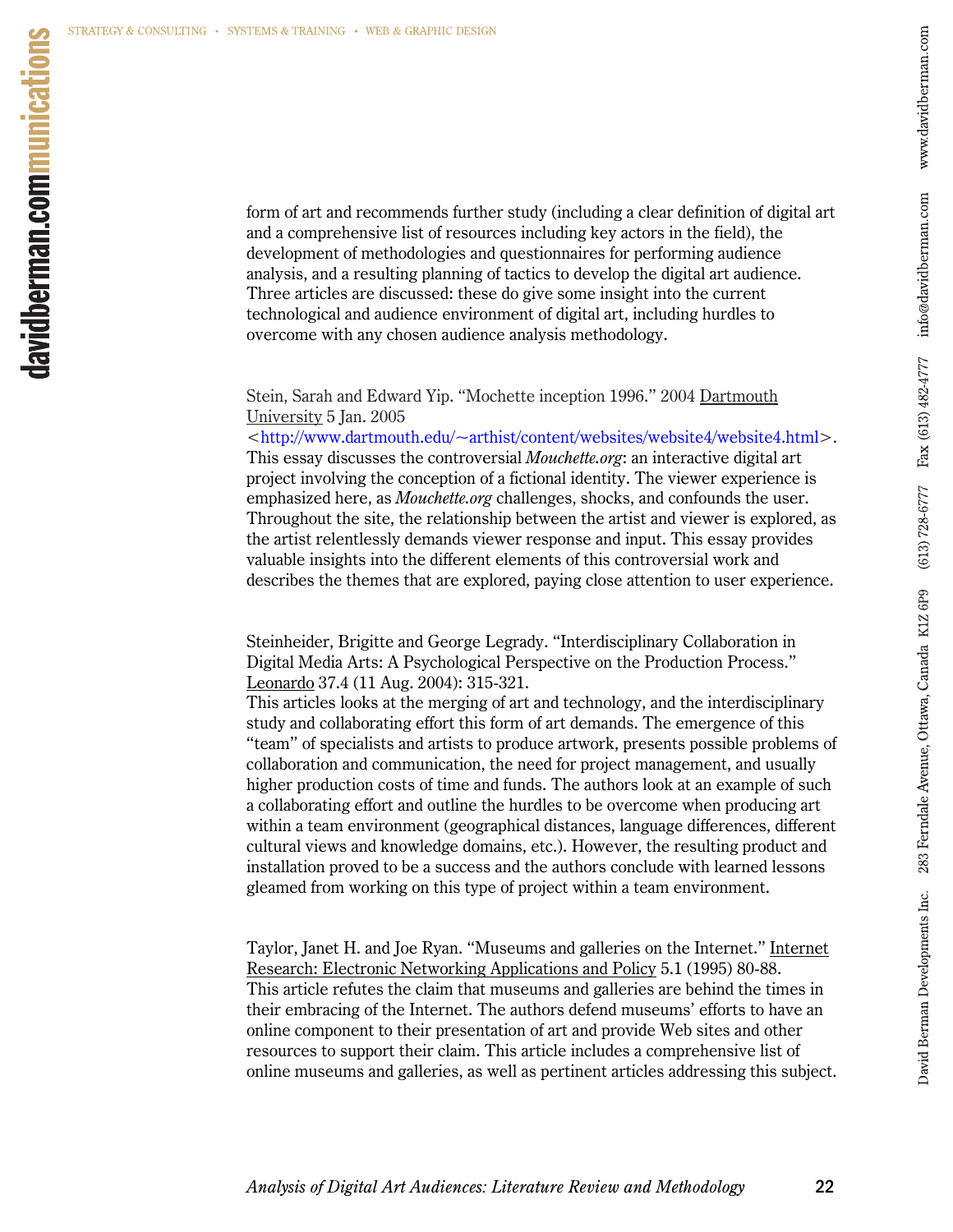Weil, Benjamin. "Art in Digital Times: From Technology to Instrument." Leonardo 35.5 (1 Oct. 2002): 523-526.

This article examines the cultural and disciplinary shift that is demanded by digital art – primarily the shift from marginality to mainstream. The author looks at the change in representation that is evident with the onset of new technologies and the implications of redefined and non-linear time and space. Weil describes several new media projects to support his claims concerning narrative, interactivity, information processing, and interdisciplinary connections.

Weiland, Scott. "Sense, Memory and Media" Digital Art Source: Opening the World of Digital Art 2002

<[http://www.digitalartsource.com/content/featur/feat17/feat17p1.htm>](http://www.digitalartsource.com/content/featur/feat17/feat17p1.htm). In this essay, Scott Weiland examines what he claims is the not yet established discourse for describing the qualities of digital art, which is needed for critical analysis of it's creation and reception. He identifies three types of aesthetic experience with digital art: digital effect (no interactive or immersive qualities), the interactive (requires some participation from the viewer), and the immersive (overwhelms the aesthetic sensibility). Each relates to the perceptions of both the artist and the viewer. This essay specifically examines the necessary relationship (or augmentation) between the medium or the technology and the actual piece of media art, paying particular attention to the user experience with both. It asks the question of how to determine where one ends and the other begins in order to accurately gauge the effects of this art form and therefore allow for critical analysis.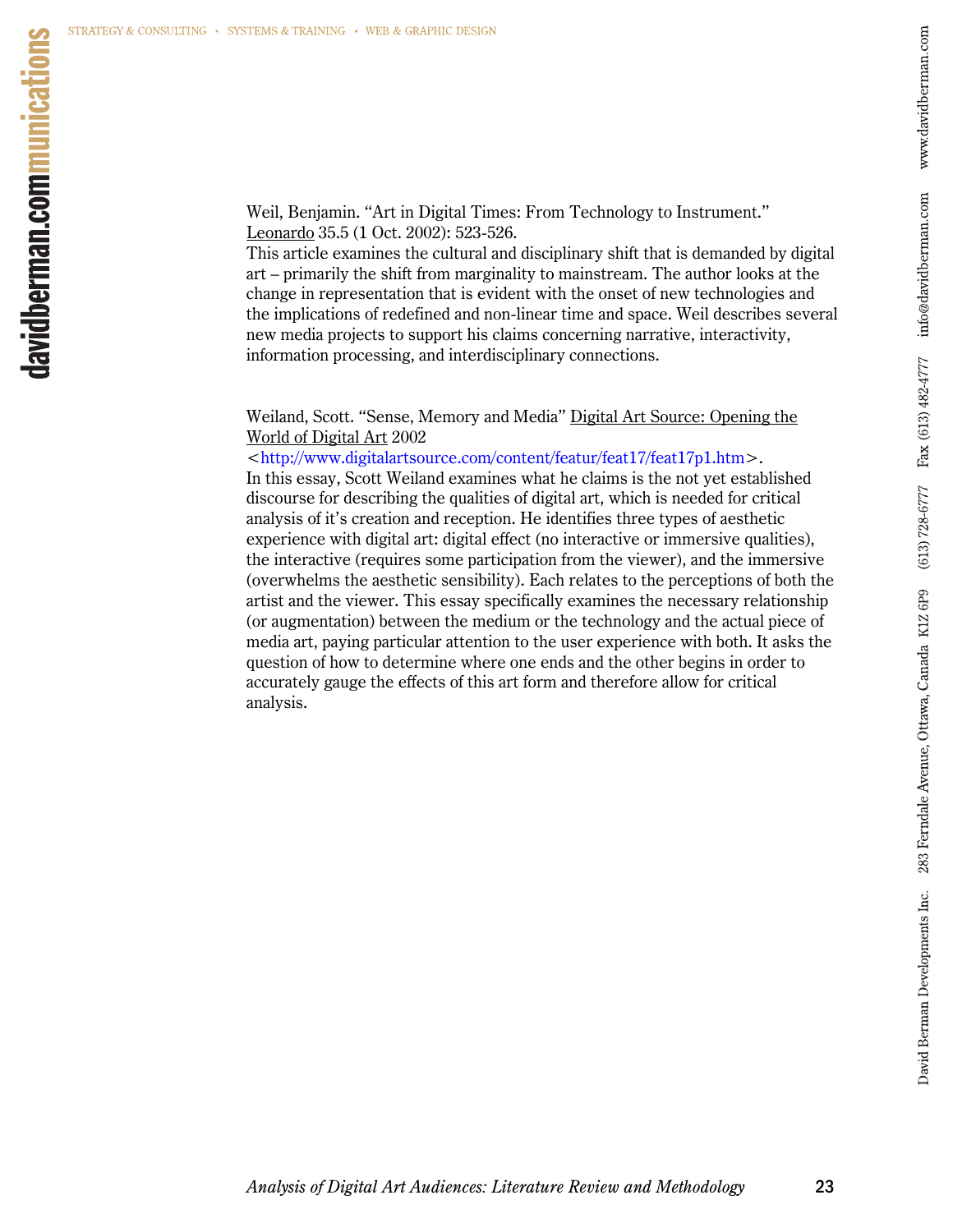### **OTHER INTERNET RESOURCES**

This selection of 37 researched sites represents a good sampling of what the Internet currently provides concerning digital art, while paying particular attention to Canadian sites. The list includes online galleries, art communities and magazines, as well as less-formal sites involved in the distribution of digital art. Some also include commentary from artists and organization personnel regarding the medium of digital art.

### ADAC [<http://www.ad-ac.ca/main.asp>](http://www.ad-ac.ca/main.asp)

The *Art Dealers Association of Canada Inc.* (ADAC) is a national association of private commercial galleries located in Canada and "top" Canadian artists. They aim to increase awareness of visual arts both nationally and internationally.

### AICA Canada [<http://www.aicacanada.com/>](http://www.aicacanada.com/)

The *International Association of Art Critics* (AICA) and it's subgroup, AICA CANADA, based in Toronto, "has an average of 50 members: distinguished critics, curators and scholars around the country". They are dedicated to improving communication about visual art, specifically contemporary forms.

Applied Arts [<http://www.appliedartsmag.com/about\\_us/homepage.html](http://www.appliedartsmag.com/about_us/homepage.html)> "Applied Arts is Canada's leading visual communications magazine, targeting graphic designers, art directors, digital media designers, photographers, illustrators, and corporate communications professionals."

Art Space 2000.com [<http://www.artspace2000.com/>](http://www.artspace2000.com/)

This Web site, based in Manitoba, holds different types of art from around the world and includes a digital art subsection and other resources.

Artists in Canada.com [<http://www.artistsincanada.com/>](http://www.artistsincanada.com/) This Web site includes Canadian artists, art galleries, and other resources.

Banff New Media Institute [<http://www.banffcentre.ca/bnmi/](http://www.banffcentre.ca/bnmi/)> This site describes the Banff Centre, whose mission is to encourage creativity through artistic programs, conferences and events.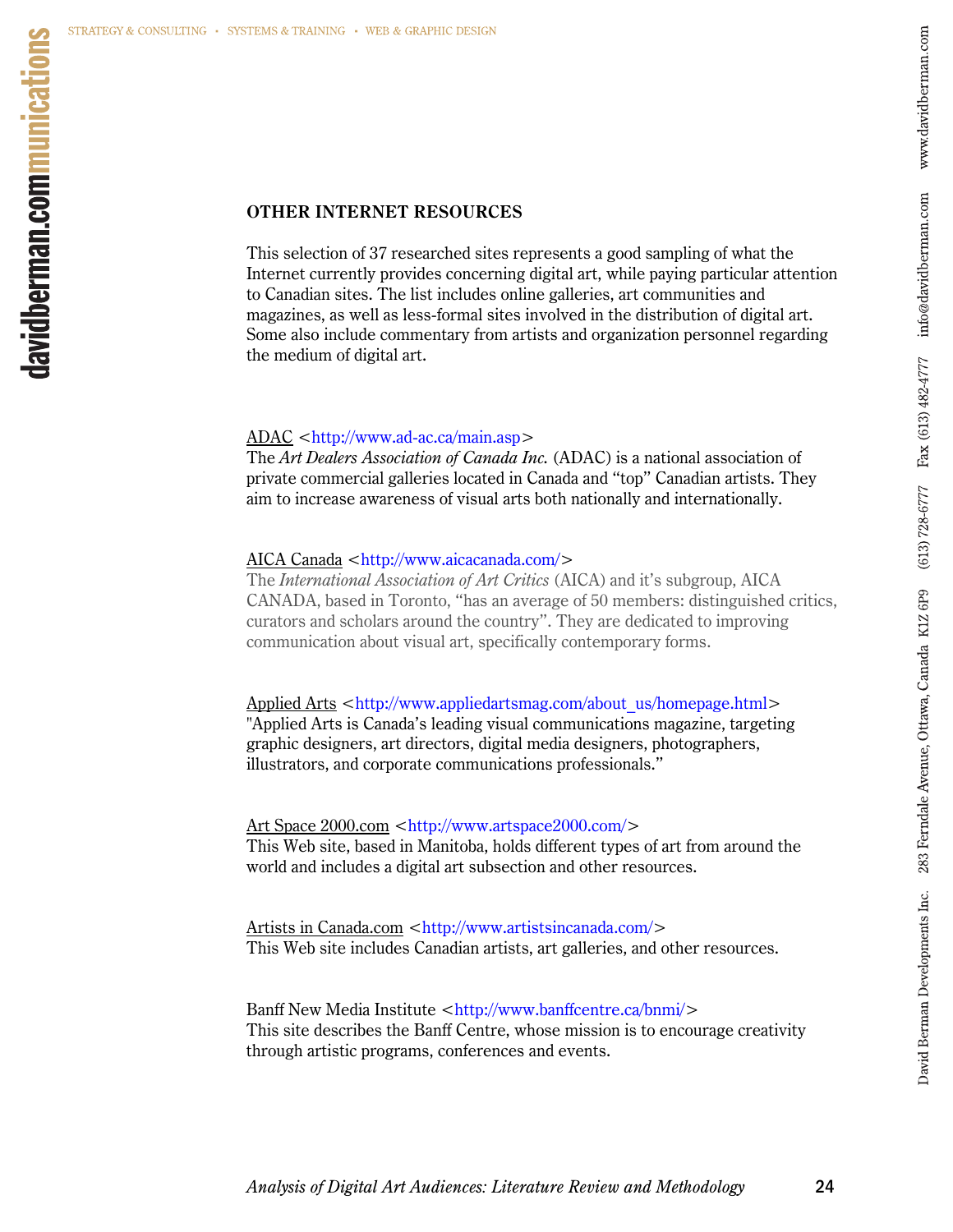Bitforms <[http://www.bitforms.com/>](http://www.bitforms.com/) This online gallery is based in New York and showcases new-media artists.

Canadian Art <http://www.canadianart.ca>

This Web site houses the online faction of the *Canadian Art* magazine and includes exhibitions, galleries, and different types of resources for art-goers.

The Centre for Contemporary Canadian Art <<http://www.ccca.ca/>> Bill Kirby is the founder of this database for contemporary art.

Computer & Digital Art <[http://www.art-in-guelph.com/Pages/computer.html>](http://www.art-in-guelph.com/Pages/computer.html) This Web site, based in Guelph, Ontario, features five Canadian digital artists.

Conseil québécois des arts médiatiques [<http://www.cqam.org/](http://www.cqam.org/)> This is the bilingual Web site of CQAM (Conseil québécois des arts médiatiques) and is designed as a meeting place and an opportunity for information exchange for those involved in media arts across Quebec.

Creative Source <[http://www.creativesource.ca/>](http://www.creativesource.ca/) This Canadian Web site aims to be "a professional directory of illustration, photography, digital imaging and design".

Critical Art Ensemble [<http://www.critical-art.net/](http://www.critical-art.net/)> This Web site, based in New York, is "a collective of five artists of various specializations dedicated to exploring the intersections between art, technology, radical politics, and critical theory".

Daniel Langlois Foundation <[http://www.fondation-langlois.org/>](http://www.fondation-langlois.org/) Daniel Langlois is the president and founder of this Quebec-based organization concerned with encouraging the relationship between technology and art and thus foster "the meeting of art and science in the field of technologies."

Digital Abstract <<http://www.digitalabstract.com/Index.html>>

Digital Abstract, based in Kansas, showcases digital art and artists and provides "a free, open forum for artists of all mediums" with an emphasis on the genre of digital abstract.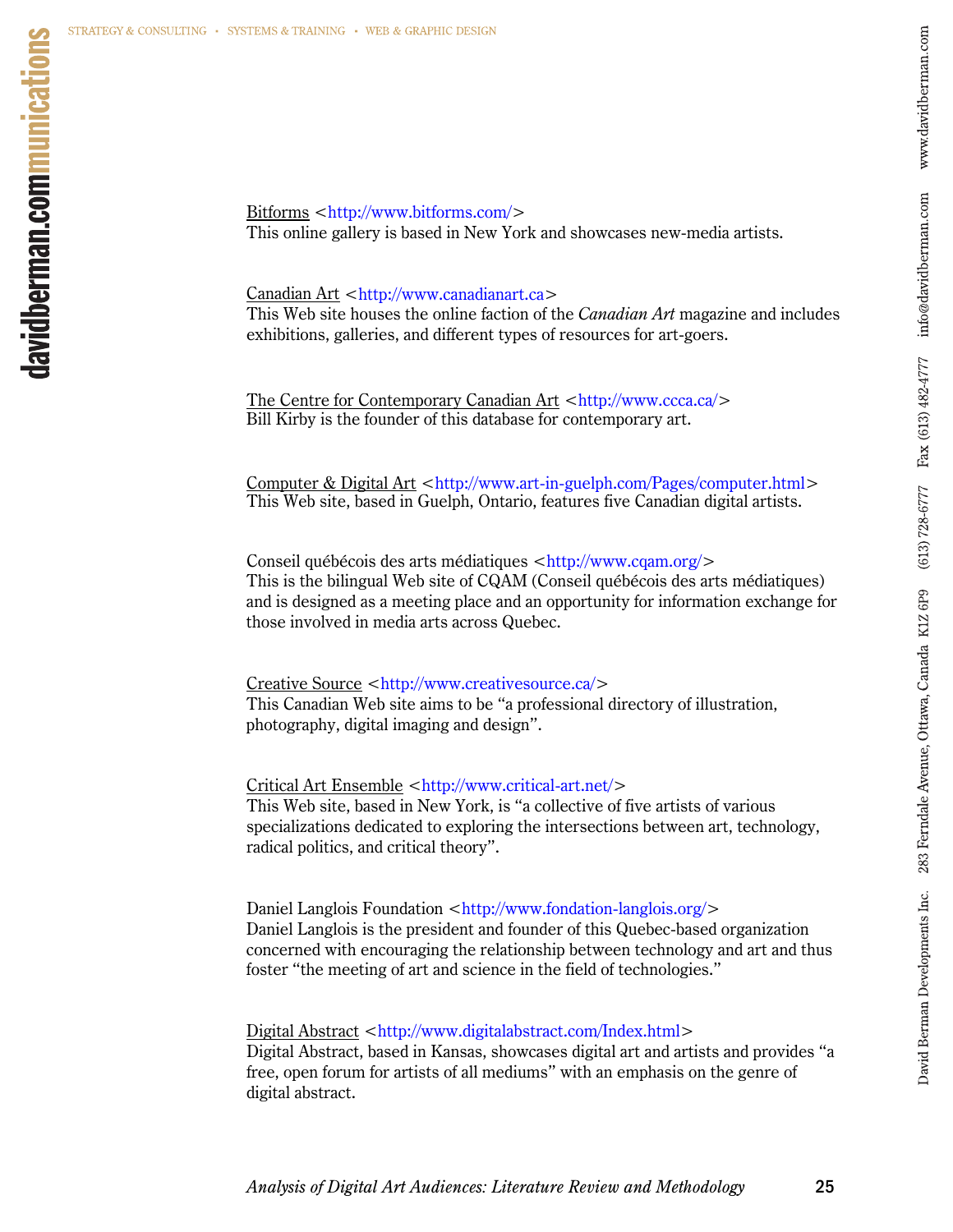### Digital Art Museum (DAM) <<http://www.dam.org/intro.htm>>

"Digital Art Museum aims to become the world's leading online resource for the history and practice of digital fine art." This Web site is affiliated with the periodical organization Leonardo, and includes essays and abstracts from the magazine, concerning digital art.

### Digital Art Source: Opening the World of Digital Art

<<http://www.digitalartsource.com/pages/artist.shtml>>

This Web site contains a plethora of resources about digital art (artists, links, and recommended readings).

### Emmersive <<http://www.emmersive.org/>>

Emmersive was founded by Deleon White Gallery and Napoleon Brousseau (a new-media artist based in Toronto) and is an organization aiming to explore "how new technologies can be used both as creative mediums and as subject matter".

### Film Text  $2.0 <$  http://www.markamerika.com/filmtext/>

This is a digital art example that includes photography, audio, video, non-linear narrative, and text.

Fine Art with Digital Eyes  $\langle \frac{http://www.wikipedialeys.com/pgs/digiar1.htm>}{http://www.wikipedialeys.com/pgs/digiar1.htm>}$ The page "What is Digital Art?" provides a good overview of the current digital art environment and participants.

### Hexagram [<http://www.hexagram.org/spip/index.html>](http://www.hexagram.org/spip/index.html)

This is the Web site for the Institute for Research/Creation in Media Arts and Technologies, based in Montreal. The site's mission "is to promote and support research, creation and transfer in media arts and technologies."

Institute of Contemporary Arts (ICA) < <http://www.ica.org.uk/>> This organization is based in London, UK, and includes resources for artists, provides communication within the art community, and showcases artists in a section of "Online Art".

Interaccess: Electronic Media Arts Centre <[http://www.interaccess.org/ia.php>](http://www.interaccess.org/ia.php) This is an online gallery, based in Toronto, which strives for the development of an artist community in the new-media environment.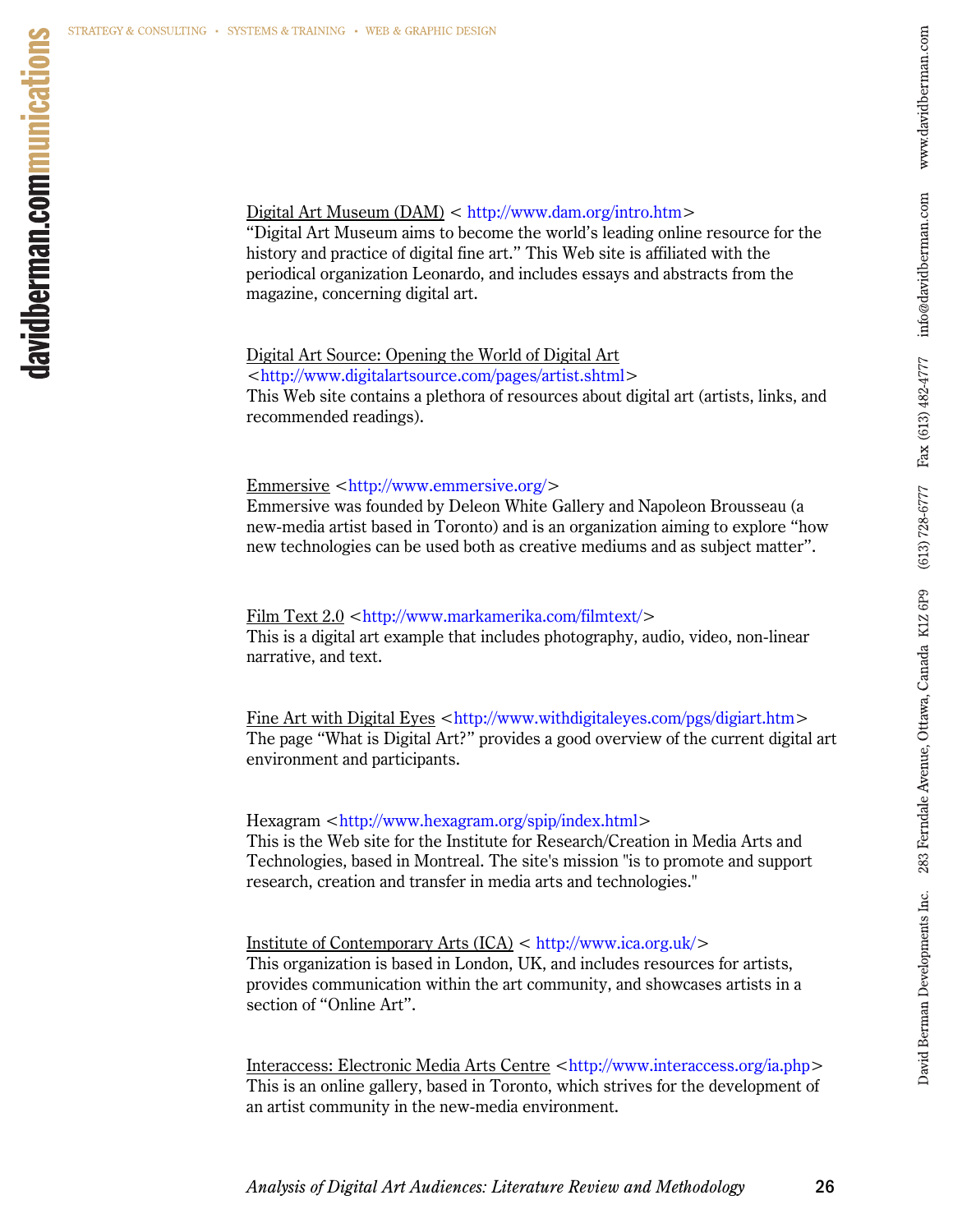# Inter-Society of Electronic Arts [<http://www.isea-web.org/eng/index.html>](http://www.isea-web.org/eng/index.html)

This organization is now based in Montreal, Quebec, and is "dedicated to the promotion and development of the electronic arts. ISEA is committed to the interdisciplinary and cross-cultural communication/cooperation between the arts and the fields of technology, science, education, and industry. ISEA's activities include: organizing international symposia and local events, developing partnerships, implementing culturally diverse initiatives, publishing, and archiving".

### Jon Ippolito [<http://three.org/ippolito/home.html](http://three.org/ippolito/home.html)>

Jon Ippolito is a writer, artist, and assistant curator at the Guggenheim. This site holds Ippolito's essays, primarily concerning technology and art.

### Lastplace [<http://www.lastplace.com/>](http://www.lastplace.com/)

A "truly virtual web art museum established in 1997 ... art for cyber sake" including a 3D museum featuring digital artist, Rodney Chang (Pygoya).

### Moca: Museum of Computer Art [<http://moca.virtual.museum/>](http://moca.virtual.museum/)

MOCA is a non-profit computer art museum based in New York and committed to the international promotion of digital art. This site (free to the public and to artists) includes a gallery and other computer art resources. "It tries to keep abreast of the latest and best in computer art."

### Mouchette <<http://www.mouchette.org/index.html>>

This is a very controversial example of digital art that has achieved international attention.

### Nancy Burson <<http://www.nancyburson.com/index.html>> She is a digital artist from New York who has done some very interesting work involving digital photography.

New York Digital Salon [<http://www.nydigitalsalon.org/](http://www.nydigitalsalon.org/)>

The New York Digital Salon is a new media art organization "dedicated to enhancing the understanding and appreciation of new media art and its history through a Web site, public lectures, panel discussions, computer animation screenings, and exhibitions".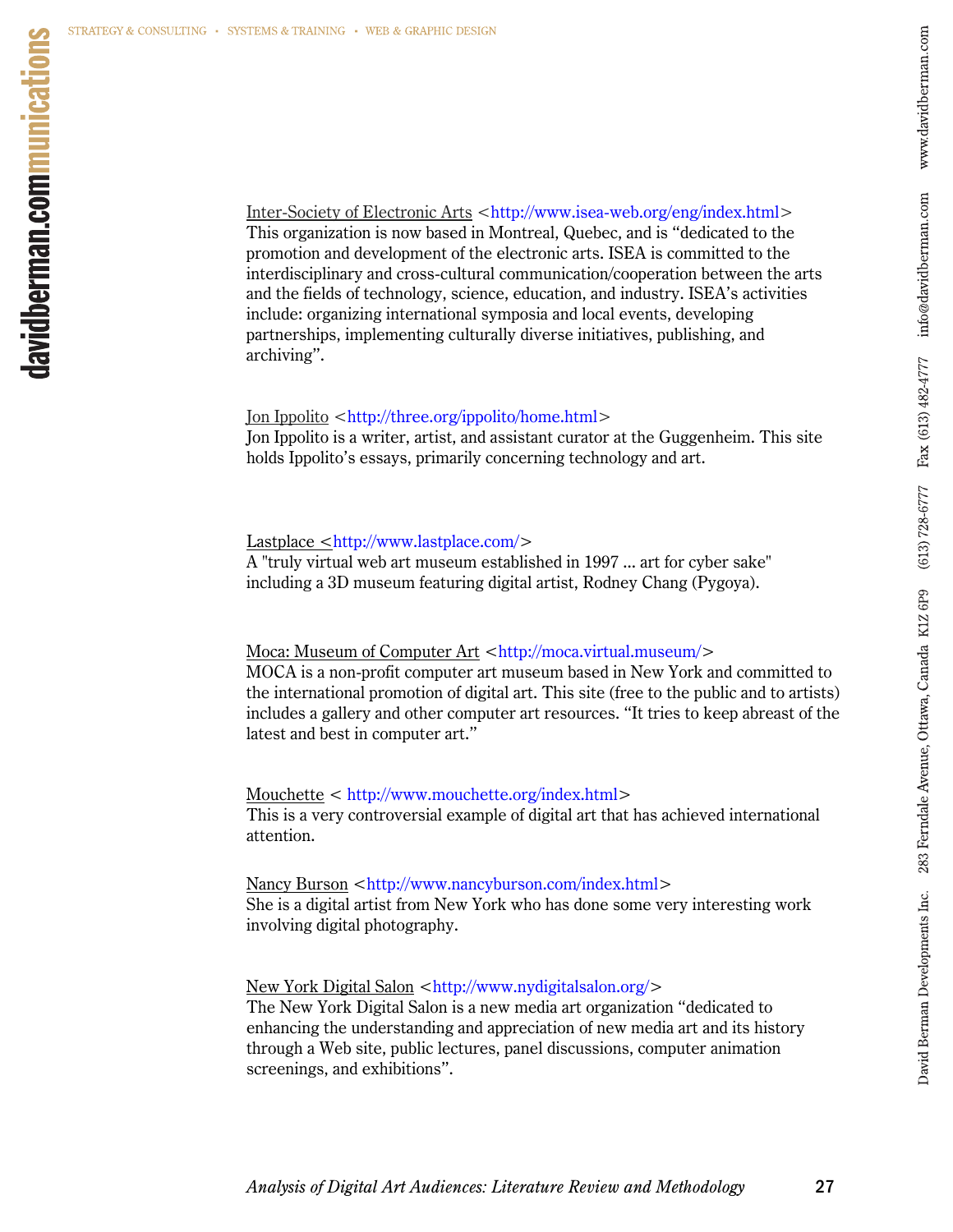### The Painter's Keys Web Site

### <[http://www.painterskeys.com/letters.asp?let=040120>](http://www.painterskeys.com/letters.asp?let=040120)

This Web site is a community for artists and posts The Robert Genn Twice-Weekly Letter. The most recent issue is entitled "Digital Art", a subject about which the author has this to say (favourite digital art quote): "By what's coming in right now, it looks to me that basement operators are doing interesting stuff. And the purists are looking down their noses. The critics are considering their navels. Some of the schools are thinking about it. As I write this letter, digital art has not yet made it into many of the Main Street galleries. Wait a minute."

### Pixel Gallery **<**<http://www.pixelgallery.org/PXF>>

This Web site is a collaboration of the Toronto Digital Art Association (TDAA) and the Pixel Gallery. Their mission is to allow for "a non-profit network for digital artists and enthusiasts to share ideas, opinions, and experiences". They hope to broaden the digital art audience and impart information about technology and art.

### Rhizome [<http://www.rhizome.org/](http://www.rhizome.org/)>

This online new media site includes a database of new-media work and critics and a newsgroup, both available to the organization's members.

### Royal Ontario Museum

<<http://www.rom.on.ca/news/releases/public.php?mediakey=m8ro2k6ao2>> The above link is a media release about The Royal Ontario Museum's Institute for Contemporary Culture (ICC) and The New York Digital Salon (NYDS) May 2004 presentation of an *Evening of Digital Art:* "a panel discussion on the emerging issues in creating, curating, and consuming digital art". This Web page includes links to online digital art galleries and other resources, including some Canadian digital artists.

### Société des arts technologiques <<http://www.sat.qc.ca/>>

The Society for Arts and Technology is a "transdisciplinary centre for research, creation and presentation, dedicated to the development and conservation of digital culture." This organization is based in Montreal, Quebec.

### $V-Tape$  < [http://www.vtape.org/>](http://www.vtape.org/)

This is a gallery based in Toronto and their Web site includes a catalogue of over 2500 independent artists' video tapes and mediaworks.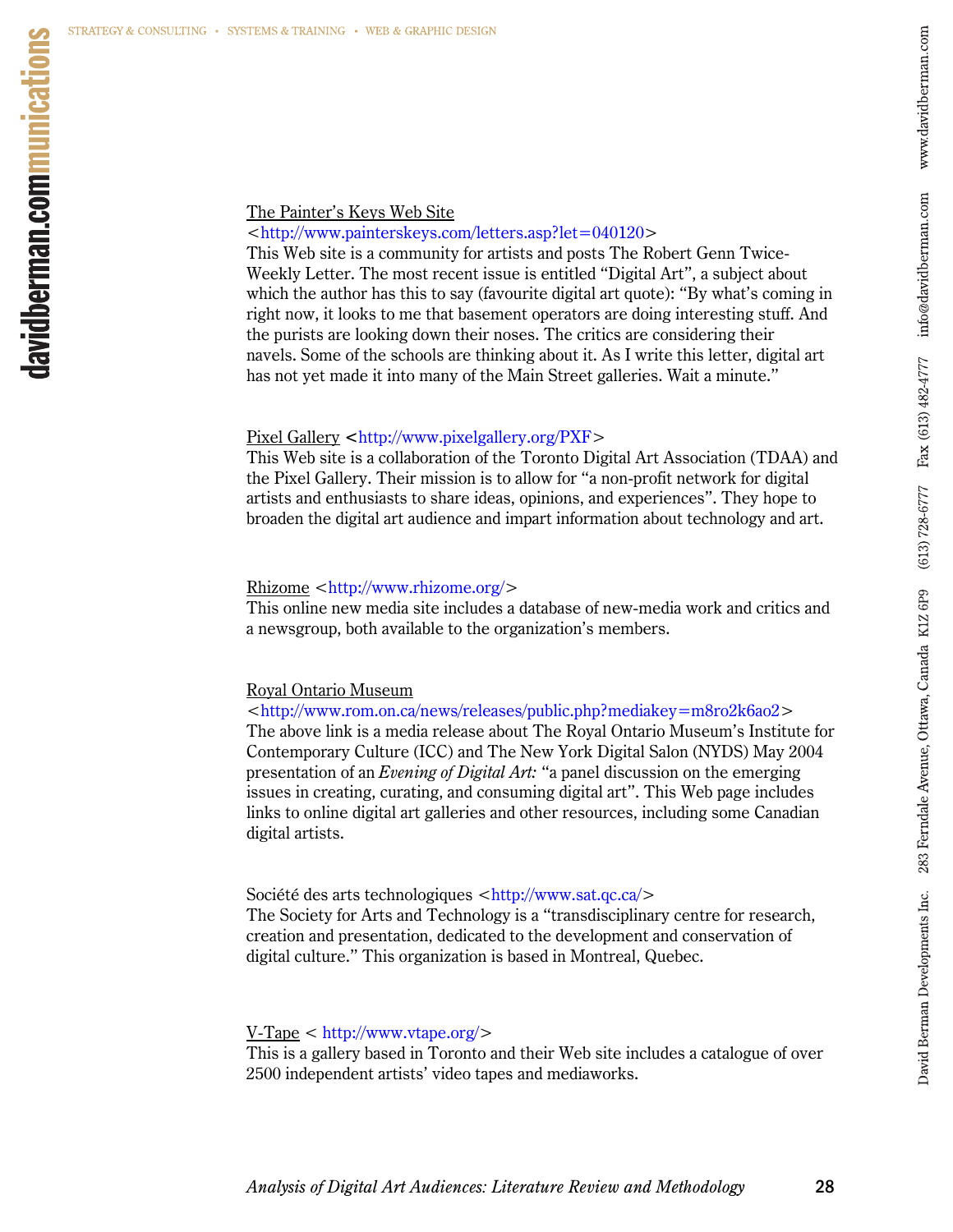### YYZ Artists' Outlet < [http://www.yyzartistsoutlet.org/>](http://www.yyzartistsoutlet.org/)

This is an online collaboration of Toronto-based galleries whose mission is to support the "work by contemporary artists working in all media, and to the provision of a venue for the exhibition of this work through on-going programs in both visual and time-based arts - video, film and performance."